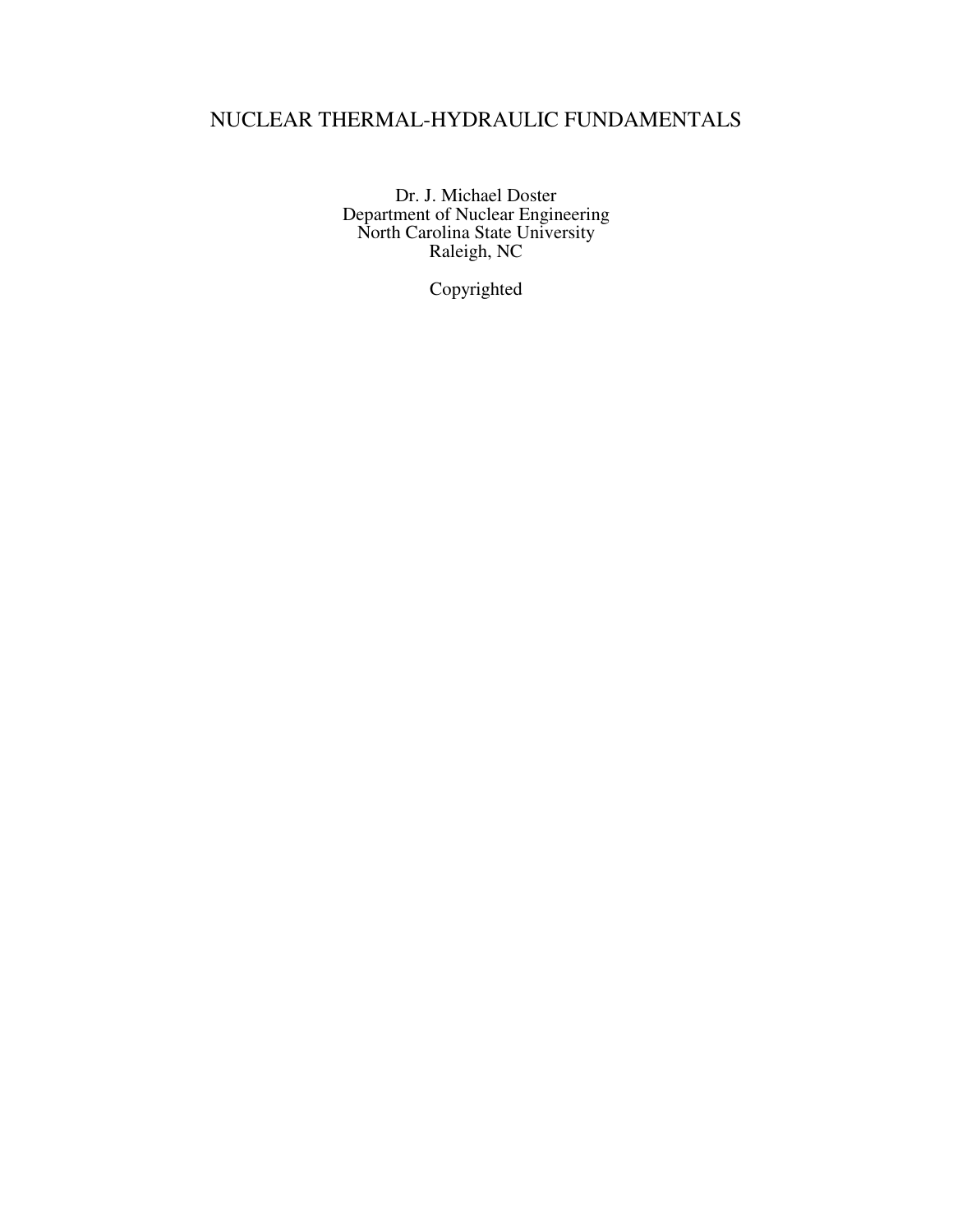### **POWER CYCLES**

The analysis of Thermodynamic Cycles is based almost exclusively on applications of the first and second law of thermodynamics to a control volume, along with mass conservation principles. The derivation of these conservation equations is covered in most elementary thermodynamic texts and as such the equations are simply repeated here without proof. Generally, these analyses provide global mass and energy balances with no indication of component size. The inherent assumption, is that the component or device can be constructed to provide the required performance.

## **First Law of Thermodynamics**

The First Law is an energy conservation equation applied to a control volume. A common form of the First Law is

$$
\dot{Q}_{c.v.} + \sum_{in} \dot{m}_{in} \left( h_{in} + \frac{v_{in}^2}{2g_c} + \frac{g}{g_c} z_{in} \right) = \frac{dE_{c.v.}}{dt} + \sum_{exit} \dot{m}_{exit} \left( h_{exit} + \frac{v_{exit}^2}{2g_c} + \frac{g}{g_c} z_{exit} \right) + \dot{W}_{c.v.}
$$
(1)

where:

 $\dot{Q}_{c.v.}$  = Heat transfer rate into (+) or out of (-) the control volume

$$
\sum_{in} m_{in} \left( h_{in} + \frac{v_{in}^2}{2g_c} + \frac{g}{g_c} z_{in} \right) = \text{Rate of energy converted into the control volume}
$$

$$
\sum_{exit} \dot{m}_{exit} \left( h_{exit} + \frac{v_{exit}^2}{2g_c} + \frac{g}{g_c} z_{exit} \right) = \text{Rate of energy converted out of the control volume}
$$

*dE*  $\frac{dE_{c.v.}}{dt}$  = Time rate of change of energy within the control volume

 $\dot{W}_{c,v}$  = Rate of work done on (-) or by (+) the control volume.

Note, the sign convention for work and heat transfer rate is somewhat arbitrary and other sign conventions are equally valid.

Most cycle analyses are performed at steady state, such that

$$
\frac{dE_{c.v.}}{dt}=0\,.
$$

In addition, for most applications involving the analysis of power cycles, the kinetic and potential energy terms are negligible such that an effective working equation is

$$
\dot{Q}_{c.v.} + \sum_{in} \dot{m}_{in} h_{in} = \sum_{exit} \dot{m}_{exit} h_{exit} + \dot{W}_{c.v.}
$$
\n(2)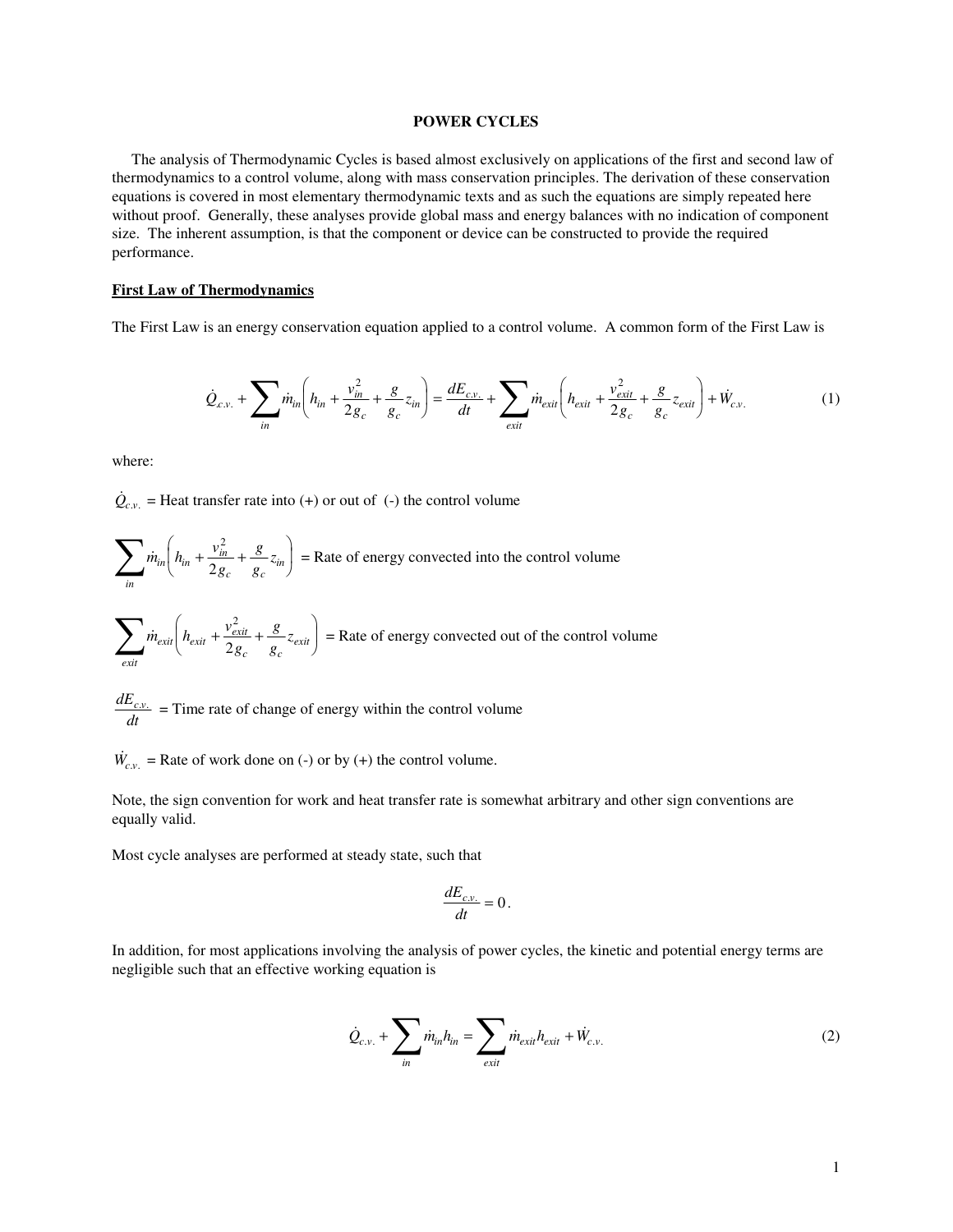## **Mass Conservation**

Conservation of mass for a control volume is given by

$$
\frac{dM_{cv.}}{dt} = \sum_{in} \dot{m}_{in} - \sum_{exit} \dot{m}_{exit}
$$
\n(3)

where  $M_{c.v.}$  is the mass of control volume. Under steady state conditions

$$
\frac{dM_{c.v.}}{dt} = 0
$$

and

$$
\sum_{in} \dot{m}_{in} = \sum_{exit} \dot{m}_{exit} \tag{4}
$$

or the sum of the mass flow rates entering the control volume must equal the sum of the mass flow rates leaving the control volume.

### **Second Law of Thermodynamics for a Control Volume**

The Second Law of Thermodynamics for a control volume is given by

$$
\frac{dS_{c.v.}}{dt} + \sum_{exit} \dot{m}_{exit} s_{exit} \ge \sum_{in} \dot{m}_{in} s_{in} + \int_{A} \frac{\dot{Q}_{c.v.} / A}{T} dA \tag{5}
$$

where  $s$  is entropy and  $A$  is the surface area of the control volume. The equality  $(=)$  refers to internally reversible processes, and the greater than sign (>) refers to internally irreversible processes. For steady state, reversible, adiabatic systems, Equation 5 reduces to

$$
\sum_{exit} \dot{m}_{exit} s_{exit} = \sum_{in} \dot{m}_{in} s_{in}
$$
 (6)

which for single-inlet/single-outlet systems can be simplified to give

$$
\dot{m}s_{exit} = \dot{m}s_{in} \tag{7}
$$

or

$$
s_{exit} = s_{in} \tag{8}
$$

A constant entropy process is said to be **isentropic**.

Entropy is a fundamental thermodynamic property of the fluid and can be related to enthalpy through the expression

$$
Tds = dh - v dP \tag{9}
$$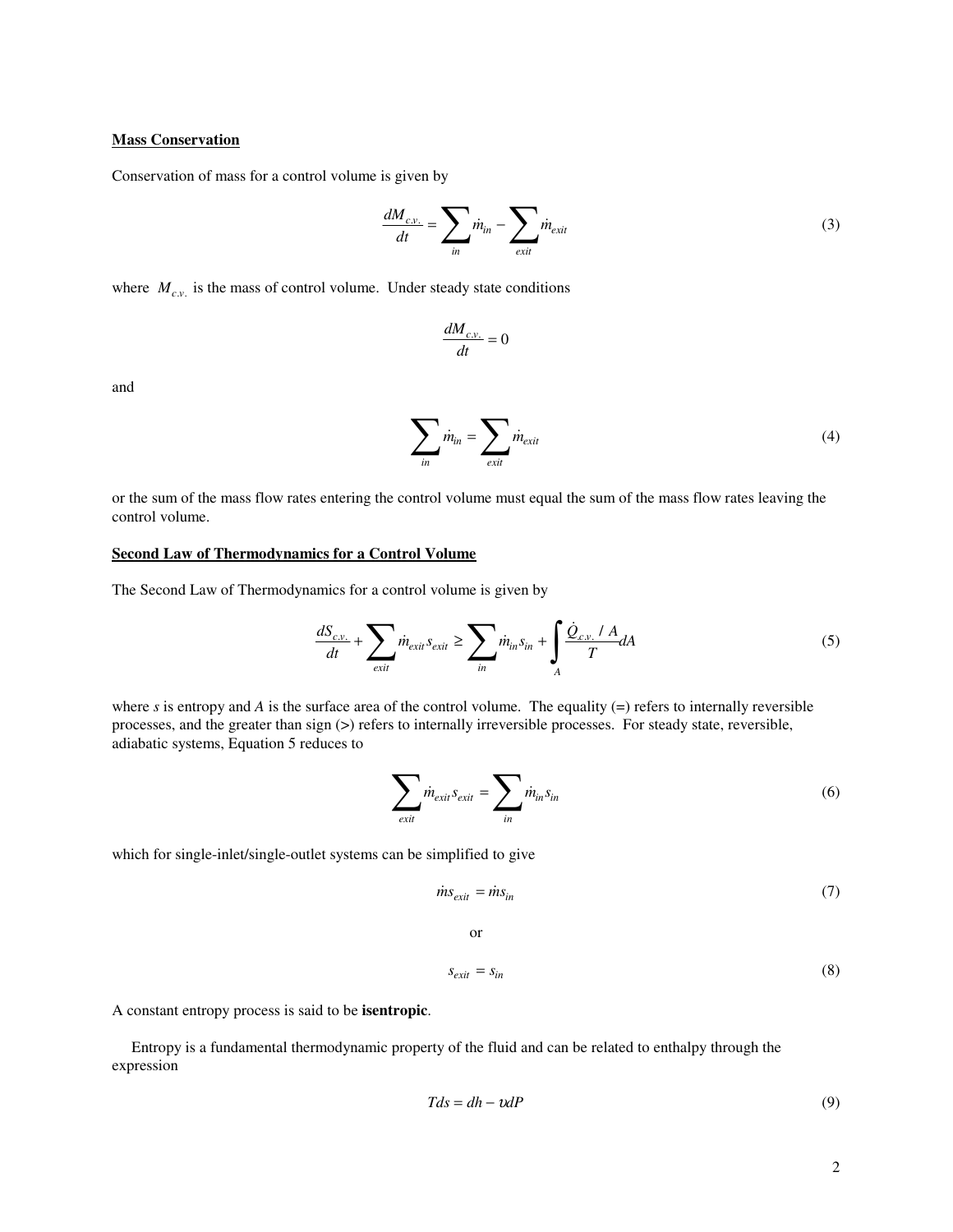where  $v$  is specific volume and  $P$  is pressure. If we integrate between an arbitrary inlet and exit point along the flow stream,

$$
\int_{inlet}^{exit} T ds = \int_{inlet}^{exit} dh - \int_{inlet}^{exit} v dP
$$
 (10)

and assume a reversible, adiabatic (isentropic) process, i.e.

$$
ds = 0 \Longrightarrow \int_{inlet}^{exit} T ds = 0
$$

then

$$
\int_{inlet}^{exit} = \int_{inlet}^{exit} \omega lP
$$
 (11)

or

$$
h_{exit} - h_{inlet} = \int_{inlet}^{exit} \omega dP
$$
 (12)

If we further assume the fluid density (or specific volume) is independent of pressure (incompressible), then  $v$  is a constant and

$$
h_{exit} - h_{inlet} = \nu(P_{exit} - P_{inlet})
$$
\n(13)

Note, this expression is only valid for reversible, adiabatic processes involving fluids which can be approximated as incompressible. Physically, this situation holds for the ideal pumping of liquids.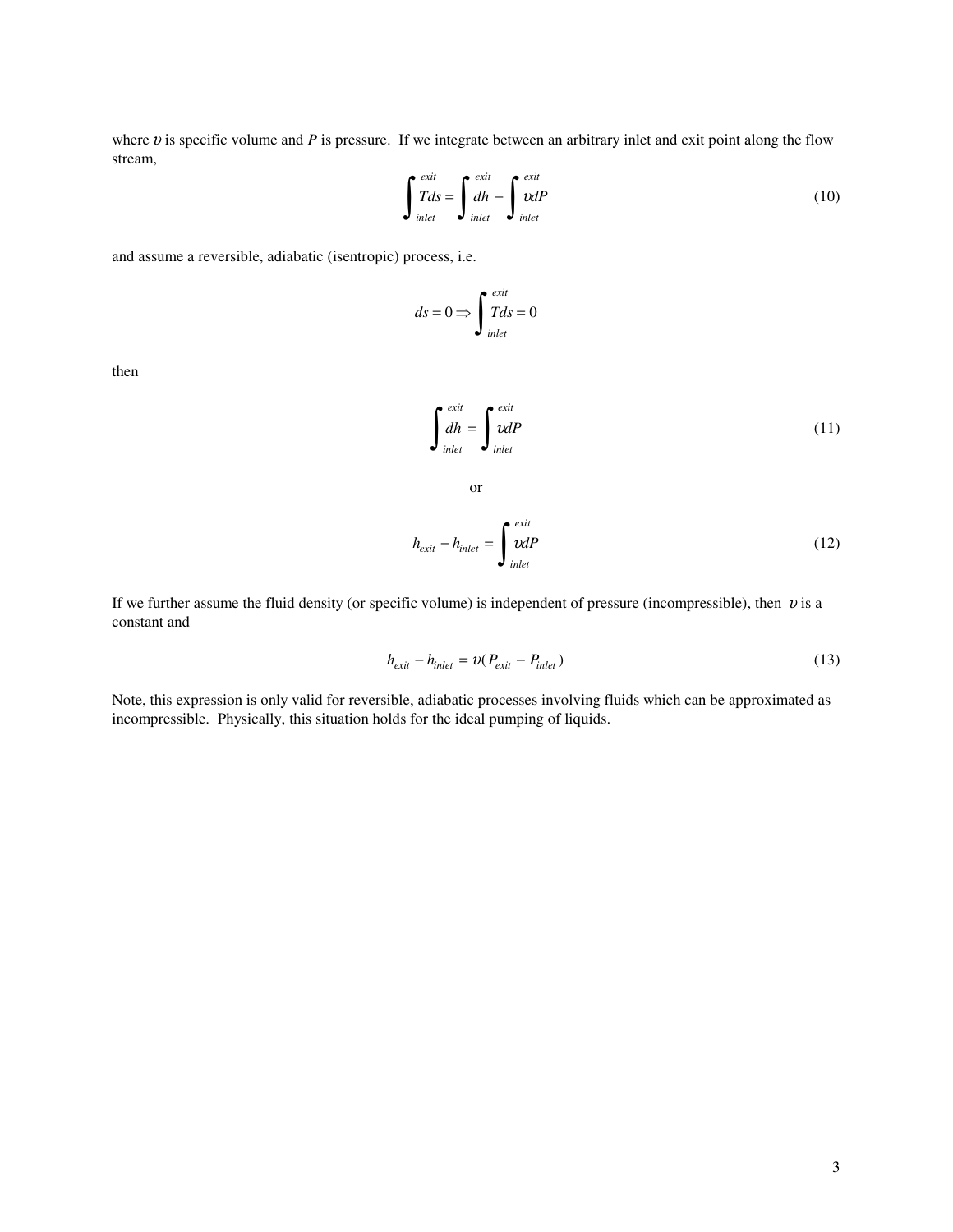## Carnot Cycle

The Carnot Cycle is the most efficient cycle possible. It operates between a high temperature source and a low temperature sink and may be characterized by four basic processes:

- 1) A reversible-isothermal process in which heat is transferred to or from a high temperature reservoir.
- 2) A reversible-adiabatic process in which the temperature of the working fluid decreases from the high temperature to the low temperature.
- 3) A reversible-isothermal process in which heat is transferred to or from the low temperature reservoir.
- 4) A reversible-adiabatic process in which the temperature of the working fluid increases from the low temperature to the high temperature.

The efficiency of the Carnot Cycle is given by

$$
\eta = \frac{\dot{W}_{net}}{\dot{Q}_h} = \frac{\dot{Q}_h - \dot{Q}_l}{\dot{Q}_h} = 1 - \frac{T_l}{T_h}
$$
(14)

where the temperatures are in absolute degrees. If we were to try and operate a nuclear power plant on this cycle, it could be approximated by the diagram in Figure 1.



Figure 1: Carnot Cycle Representation of a Pressurized Water Reactor

We can represent the Carnot Cycle on a T-S diagram, where the saturated liquid and vapor lines for water have been added for illustration purposes.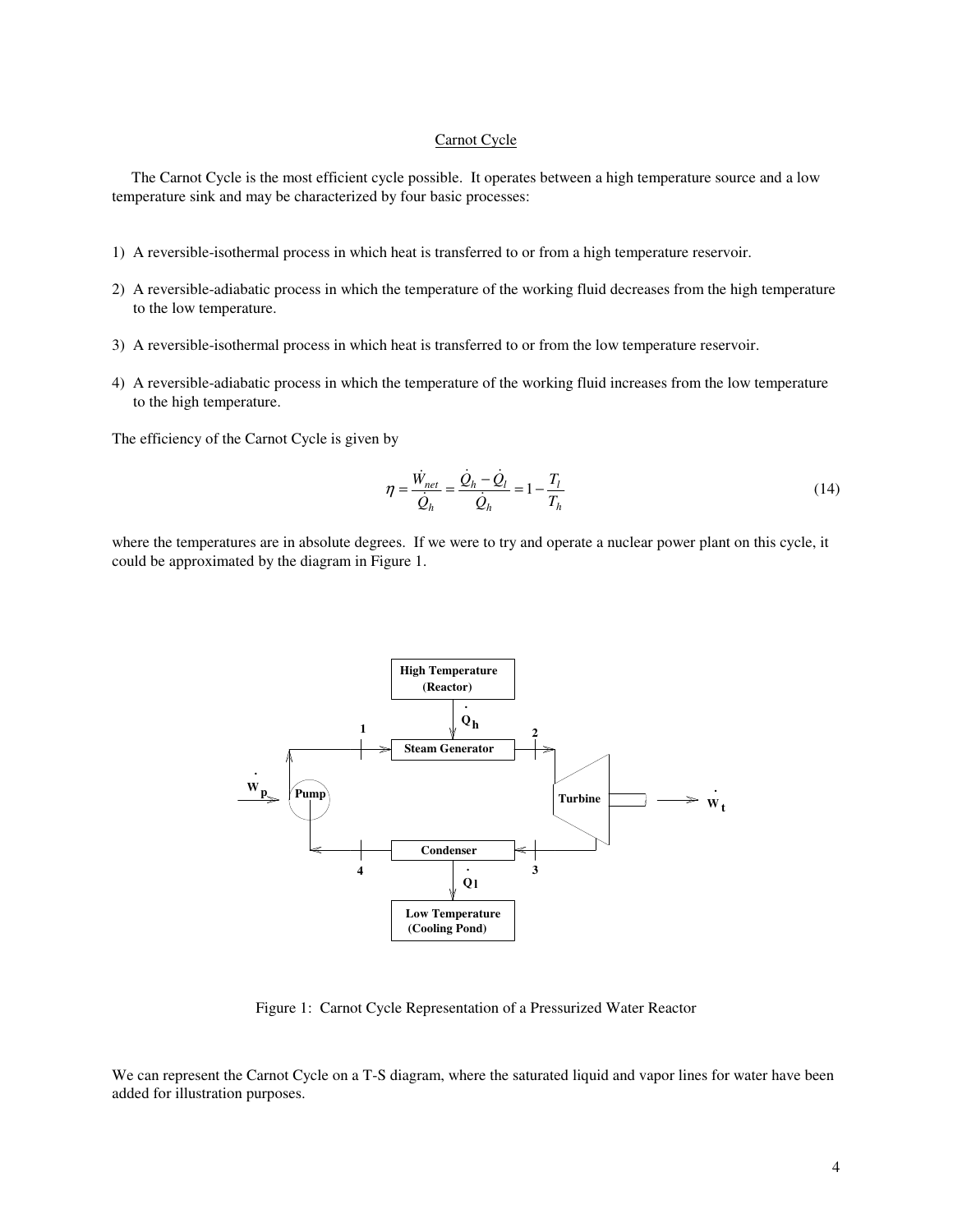

Figure 2: T-S Diagram for the Carnot Cycle

Note: The horizontal distance from point (3) to the saturated vapor line is a measure of the moisture contained within the steam at the turbine exhaust. Elevated moisture content results in increased erosion of turbine blades. Therefore, to reduce turbine wear it is desirable to maintain high steam quality. The cycle illustrated in Figure 2 implies a prohibitive moisture content at the turbine exhaust. To alleviate this problem requires that we either raise the condenser pressure (which would raise  $T_l$  and therefore lower the cycle efficiency), lower the steam generator pressure (which would lower *T<sup>h</sup>* and therefore lower the cycle efficiency) and/or superheat the steam beyond the nominal state point at (2). The addition of superheat implies non isothermal heat addition and a deviation from the Carnot Cycle. In addition, the Carnot Cycle illustrated above would require that a two-phase mixture of liquid and vapor be pumped from state points (4) to (1). Designing and building pumps, which can operate under these conditions is usually impractical, and as a result most pumps are designed to operate with liquid water. This requires the steam to be fully condensed at (4). These deviations from the Carnot Cycle imply a new cycle for a practical steam power plant.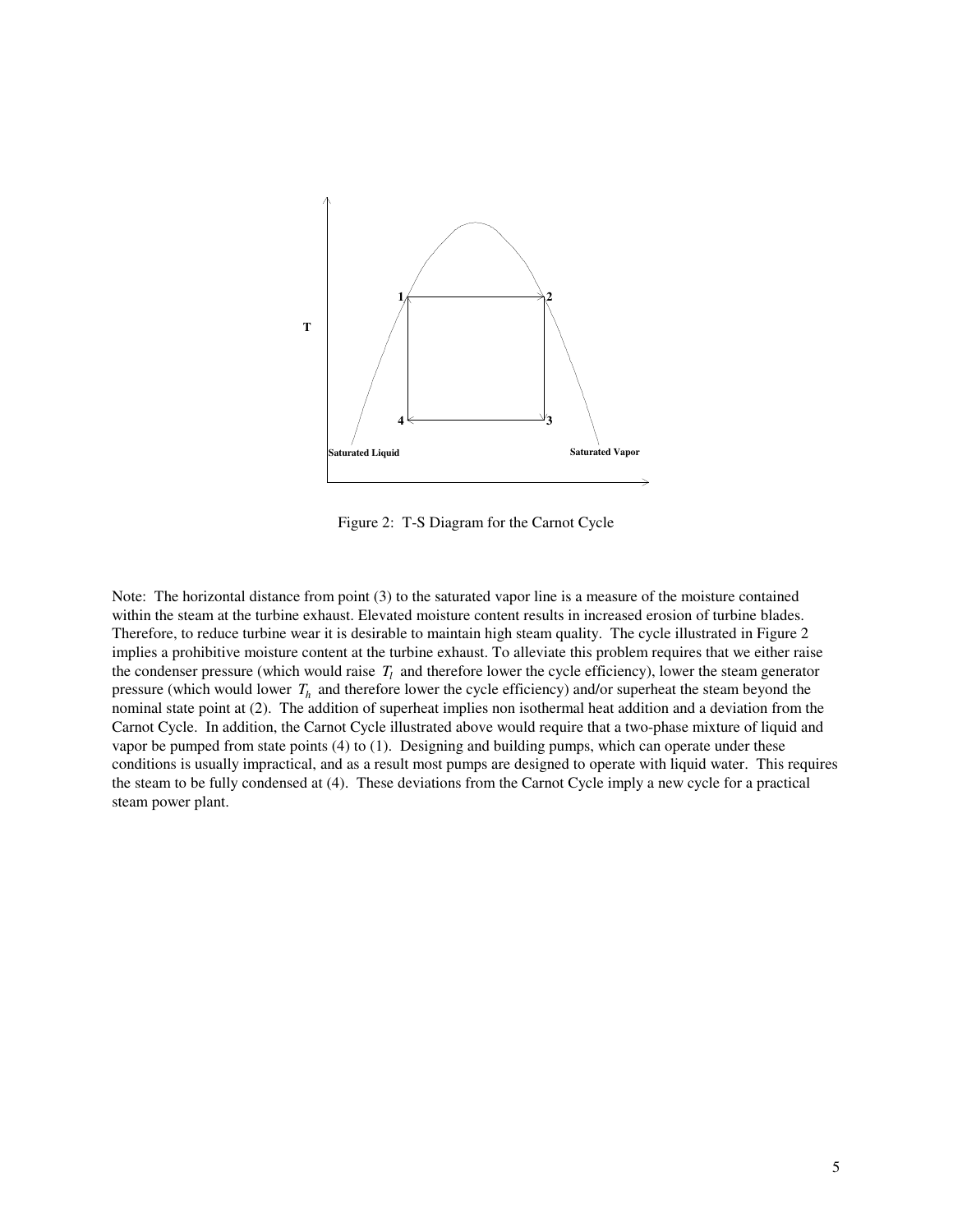## Rankine Cycle

The Rankine Cycle is the ideal cycle for a simple steam power plant. Given the power plant diagrammed below, the processes involved are:

- 1-2 Constant pressure heat transfer in the boiler
- 2-3 Reversible-adiabatic expansion in the turbine
- 3-4 Constant pressure heat transfer in the condenser
- 4-1 Reversible-adiabatic pumping to the boiler pressure

The line from 2 to 2' allows for the option of superheating the steam in the boiler. The efficiency of the Rankine Cycle is most easily determined from the expression

$$
\eta = \frac{\dot{W}_{net}}{\dot{Q}_h} \tag{15}
$$

where  $\dot{Q}_h$  is the heat addition in the boiler and  $\dot{W}_{net}$  is the net rate of work done by all components in the system. Since the Rankine Cycle does not require constant temperature heat addition or rejection, in analyzing the Rankine Cycle, it is helpful to think of efficiency as depending on the average temperature at which heat is supplied and rejected. Any changes that increase the average temperature at which heat is added, or decrease the average temperature at which heat is rejected, will increase the Rankine Cycle efficiency. As both of these temperatures are dominated by the saturation temperatures (and therefore saturation pressures) in the boiler and condenser, the same efficiency arguments are true for increasing the boiler pressure and decreasing the condenser pressure.



Figure 3: Ideal Rankine Cycle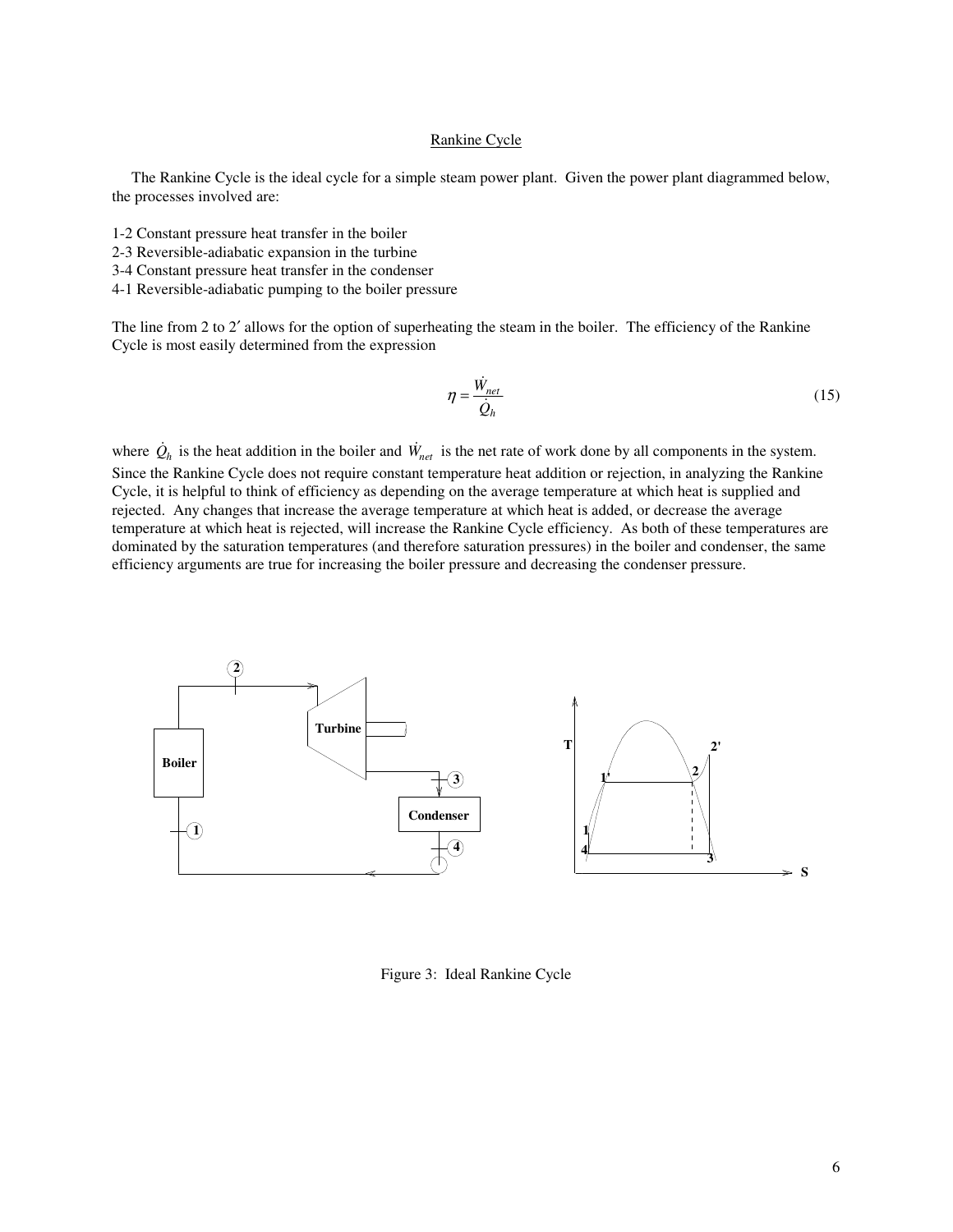Example:

Determine the efficiency of a Rankine Cycle utilizing steam as the working fluid operating under the following conditions

Boiler Pressure = 900 psia Boiler Superheat = 35 F Condenser Pressure = 1 psia

Since the only work done in this cycle is by the turbine and condensate pump, the efficiency is given by

$$
\eta = \frac{\dot{W}_{net}}{\dot{Q}_h} = \frac{\dot{W}_t}{\dot{Q}_h}/\dot{m} + \dot{W}_p/\dot{m}
$$

where we have normalized the work and heat transfer rates by the total system mass flow rate *m* .



#### **Turbine**

From the steam tables:

*h*2 = 1230.79 Btu/lbm  $T_2$  = 566.95 F *s* 2 = 1.4371 Btu/R-lbm

In the absence of kinetic and potential energy terms, the First Law applied to the turbine is

$$
\dot{m}h_2 = \dot{m}h_3 + \dot{W}_t
$$

such that the turbine work per unit mass flow rate is given by

 $W_t / m = h_2 - h_3$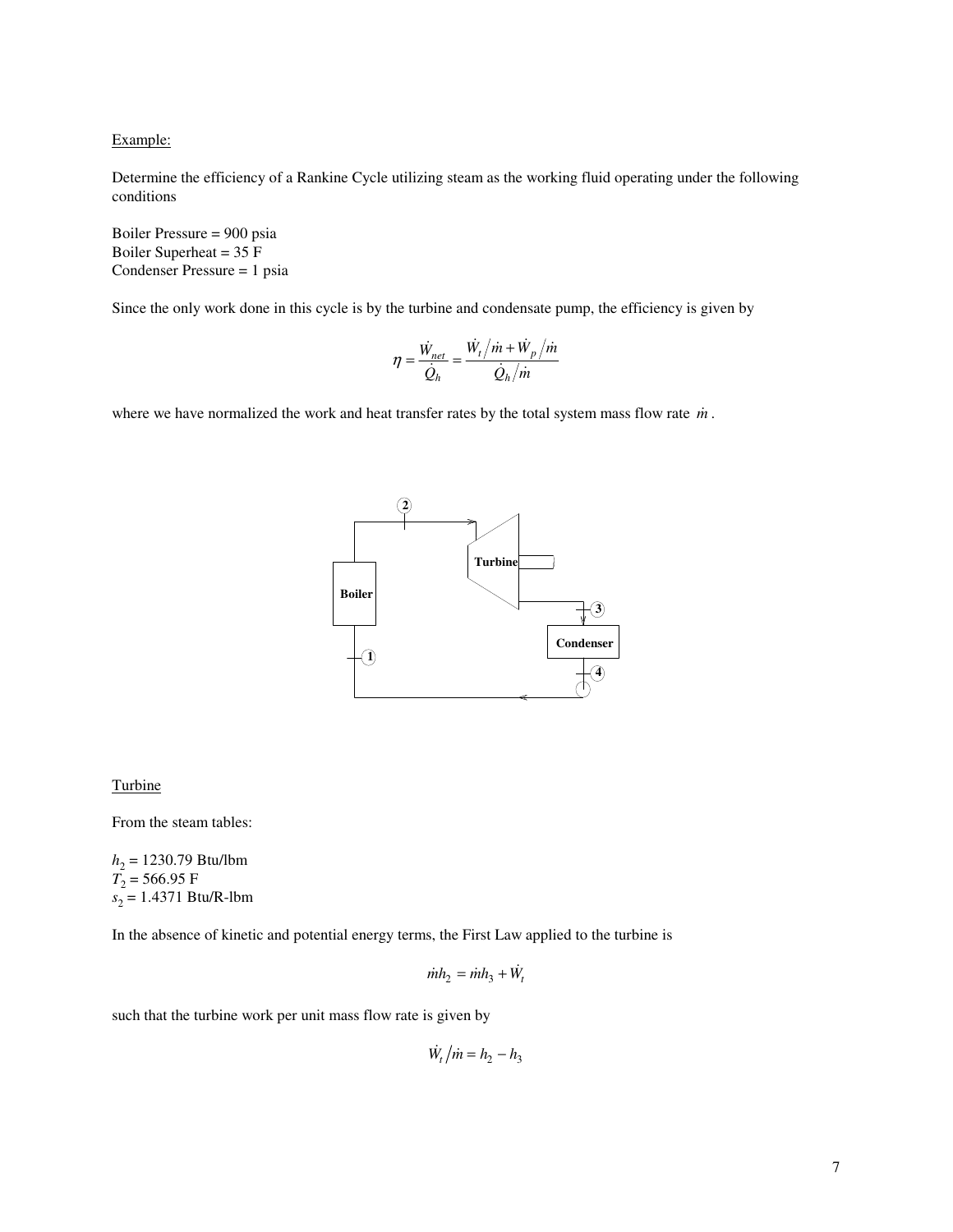The enthalpy at the turbine inlet is given by the boiler exit conditions. The enthalpy at the turbine exit is unknown. Since the condenser pressure alone is insufficient to specify the fluid's state at (3), additional information is required. This if obtained from the Second Law, which for a reversible-adiabatic turbine requires  $s_2 = s_3$ 

∴ 
$$
s_3 = 1.4371 \text{ Btu/R-lbm}
$$

To determine the turbine exit conditions given the turbine exhaust pressure and entropy, note:

$$
s_3 = \left(s_f + xs_{fg}\right)_3
$$

$$
\therefore x_3 = \frac{s_3 - s_f}{s_{fg}}\bigg|_{P_3 = 1 \text{ psia}}
$$

At 1 psia,  $s_f$  = .1326 Btu/R-lbm and  $s_{fg}$  = 1.8455 Btu/R-lbm giving

$$
x_3 = \frac{1.4371 - 0.1326}{1.8455} = 0.7069.
$$

The enthalpy at the turbine exhaust is then given by

$$
h_3 = \left(h_f + xh_{fg}\right)_3
$$

For  $h_f$  = 69.73 Btu/lbm and  $h_{fg}$  = 1036.1 Btu/lbm at 1 psia

*h*3 = 69.73 + (0.7069)(1036.1) = 802.1 Btu/lbm.

The turbine work per unit mass flow rate is then

$$
\dot{W}_t / \dot{m} = h_2 - h_3 = 1230.79 - 802.1 = 428.69 \text{ Btu/lbm}
$$

Pump

In the absence of kinetic and potential energy terms, the First Law applied to the condensate pump gives

$$
\dot{m}h_4 = \dot{m}h_1 + \dot{W}_p
$$

such that the pump work per unit mass flow rate is

 $-\dot{W}_p / \dot{m} = h_1 - h_4$ 

For reversible-adiabatic processes where the density of the working fluid is approximately incompressible

$$
h_1 = h_4 + v(P_1 - P_4)
$$

such that

$$
- \dot{W}_p / \dot{m} = v(P_1 - P_4)
$$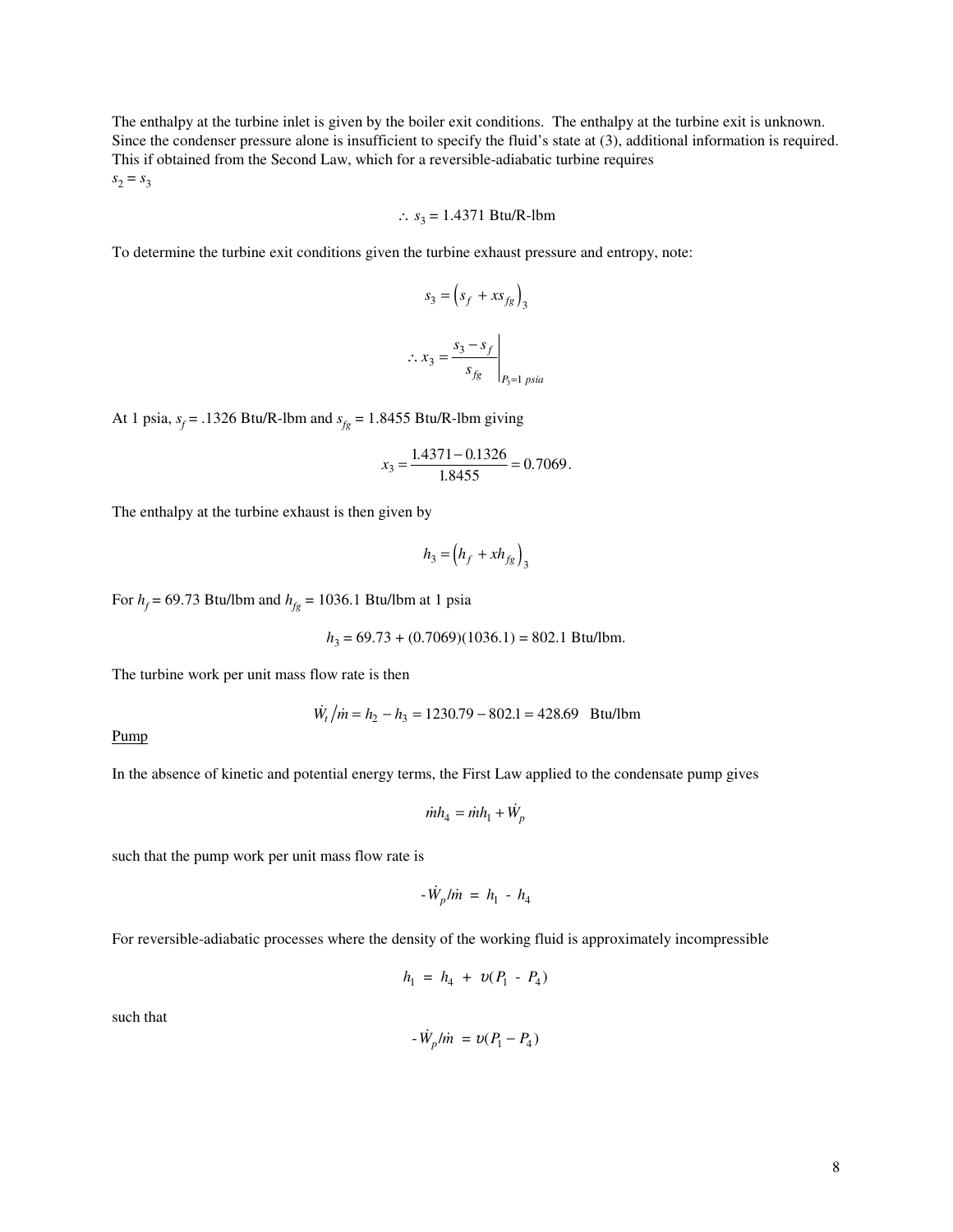For this example:

 $P_4 = 1$  psia *P*1= 900 psia  $v = 0.0161 \text{ ft}^3/\text{lbm}$  (evaluated at the pump inlet conditions)

Note:  $u(P_e - P_i) = (0.0161)(900 - 1)(144) = 2084.24 \frac{\text{ft} - \text{lbf}}{\text{m}}$  $P_e$  -  $P_i$ ) = (0.0161)(900 - 1)(144) = 2084.24  $\frac{160}{10}$ 

To resolve the unit inconsistency, divide by 778 ft-lbf/Btu

$$
-W_p/m = h_1 - h_4 = 2084.24 / 778 = 2.67
$$
 Btu/lbm

For the ideal Rankine Cycle, the liquid leaving the condenser is saturated at the turbine exhaust pressure, such that

$$
h_4 = h_f
$$
 at 1 psia = 69.73 Btu/lbm  
 $h_1 = 69.73 + 2.67 = 72.41$  Btu/lbm.

Boiler

The First Law applied to the boiler gives

 $\dot{Q} + \dot{m}h_1 = \dot{m}h_2 \Rightarrow \dot{Q}/\dot{m} = h_2 - h_1$  $Q/m = h_2 - h_1 = 1230.79 - 72.41 = 1158.38$  Btu/lbm

Cycle Efficiency

$$
\eta = \frac{\dot{W}_{net}}{\dot{Q}_h} = \frac{\dot{W}_t/\dot{m} + \dot{W}_p/\dot{m}}{\dot{Q}_h/\dot{m}} = \frac{428.69 - 2.67}{1158.38} = 36.78\%
$$

Note, the cycle efficiency is independent of the magnitude of the mass flow rate. While not required for the efficiency calculation, it is also of interest to examine the heat transfer rate across the condenser

#### **Condenser**

$$
\dot{Q}_{cond}/\dot{m} = h_4 - h_3 = 69.73 - 802.1 = -732.37 \text{ Btu/lbm}
$$

The (-) sign indicates heat transfer out of the control volume (cooling tower, cooling pond, etc.). Of the 1158.38 Btu/lbm added in the boiler, only 428.69 Btu/lbm, or a little over 1/3 was extracted as work in the turbine. The remainder is dumped across the condenser and discharged to the environment. It is also of interest to compare the pump work to the turbine work. For Rankine type steam cycles, the pump work is generally much less than the turbine work, such that it is a reasonable approximation to relate the heat input in the boiler to the turbine (or generator) output by

$$
\dot{Q}_h \times \eta \cong \dot{W}_t.
$$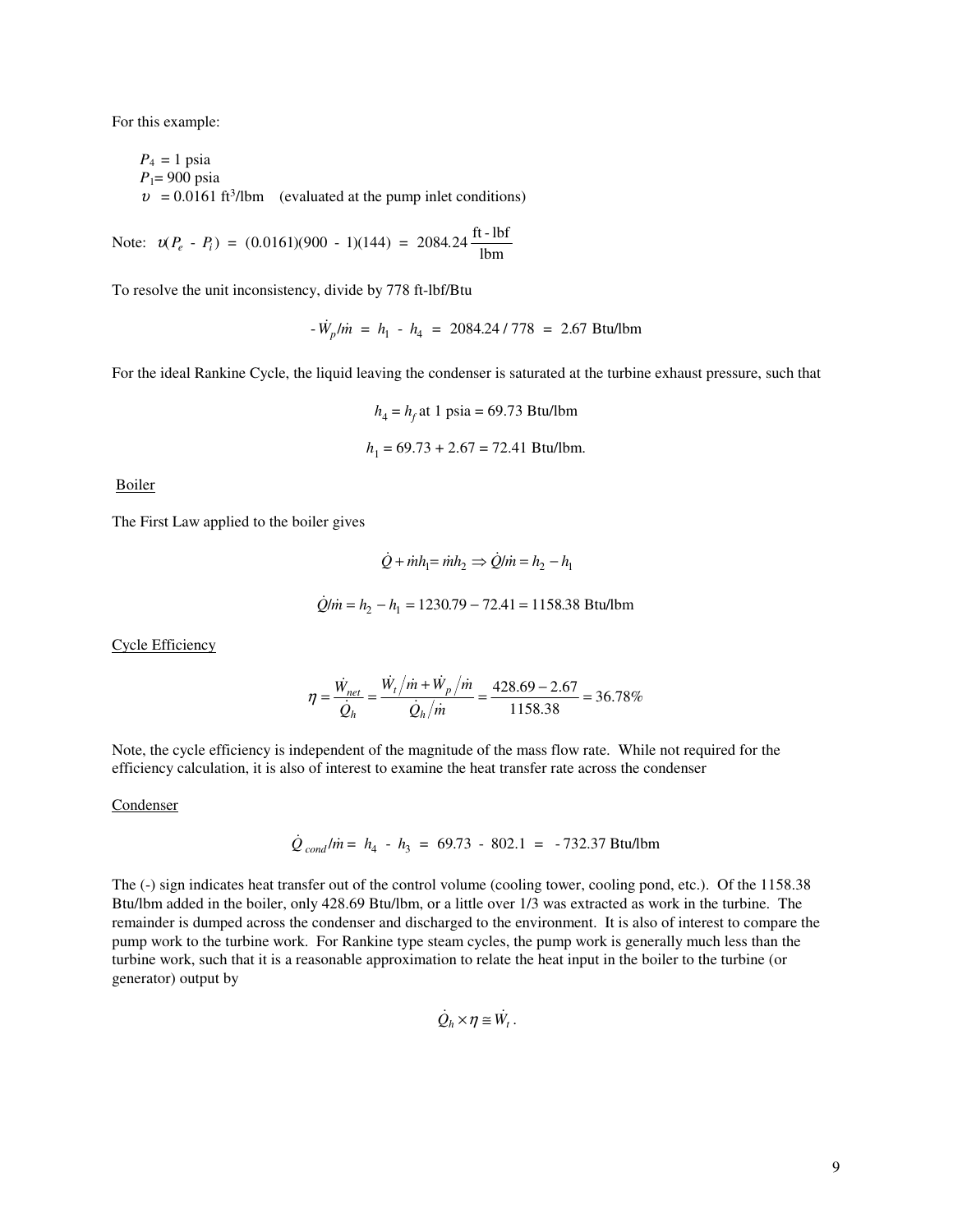#### **Effect of Pressure and Temperature on the Rankine Cycle**

1) Turbine Exhaust (Condenser) Pressure and Temperature

Decreasing the turbine exhaust pressure decreases the saturation temperature in the condenser and therefore the average temperature at which heat is rejected. This implies an increase in the cycle efficiency. However, examination of the T-S diagram for the Rankine Cycle indicates, that for a given boiler pressure, lowering the condenser pressure results in an increase in the moisture content at the turbine exhaust and enhanced erosion of the turbine blades.

#### 2) Boiler Pressure

Increasing boiler pressure results in an increased saturation temperature in the boiler and therefore an increase in the temperature at which heat is added. This implies an increase in cycle efficiency. However, as in decreasing the condenser pressure, increasing boiler pressure for a given condenser pressure results in an increase in moisture content at the turbine exhaust.

#### 3) Boiler Superheat

Superheating in the boiler increases the average temperature at which heat is added and therefore would be expected to increase the cycle efficiency. Examination of the T-S diagram for the Rankine Cycle shows that superheating also results in a **decrease** in moisture content at the turbine exhaust.

Figures 4 and 5 below illustrate the effect of boiler pressure on a simple Rankine Cycle in the absence of superheat. Clearly, the moisture content at the turbine exhaust quickly becomes excessive. Figure 6 gives the temperature the steam must be superheated to at the corresponding boiler pressure to maintain a moisture content of 10%.



Figure 4: Cycle Efficiency Versus Boiler Pressure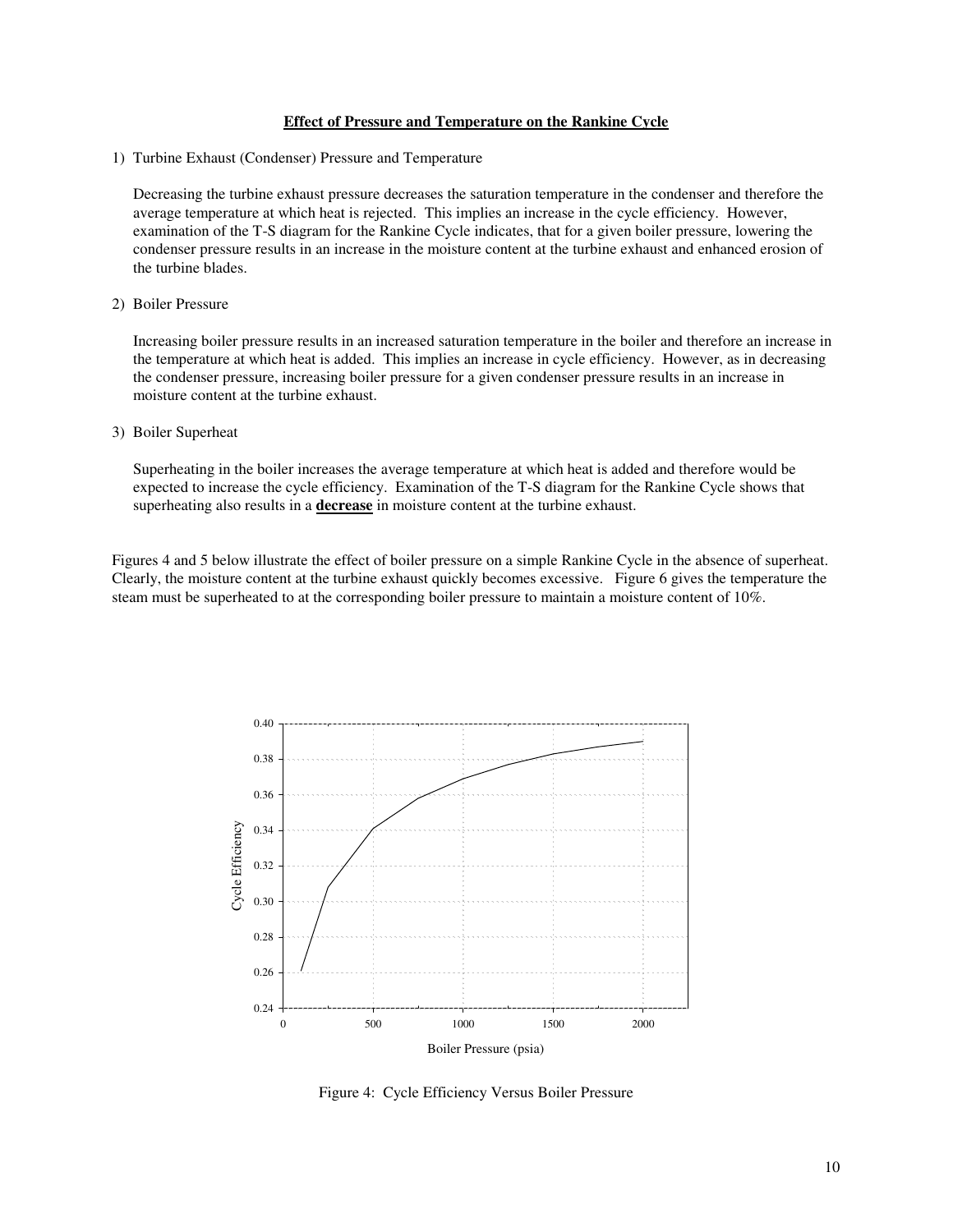

Figure 5: Moisture Content at the Turbine Exhaust Versus Boiler Pressure



Figure 6: Steam Temperature Necessary to Maintain 10% Moisture Content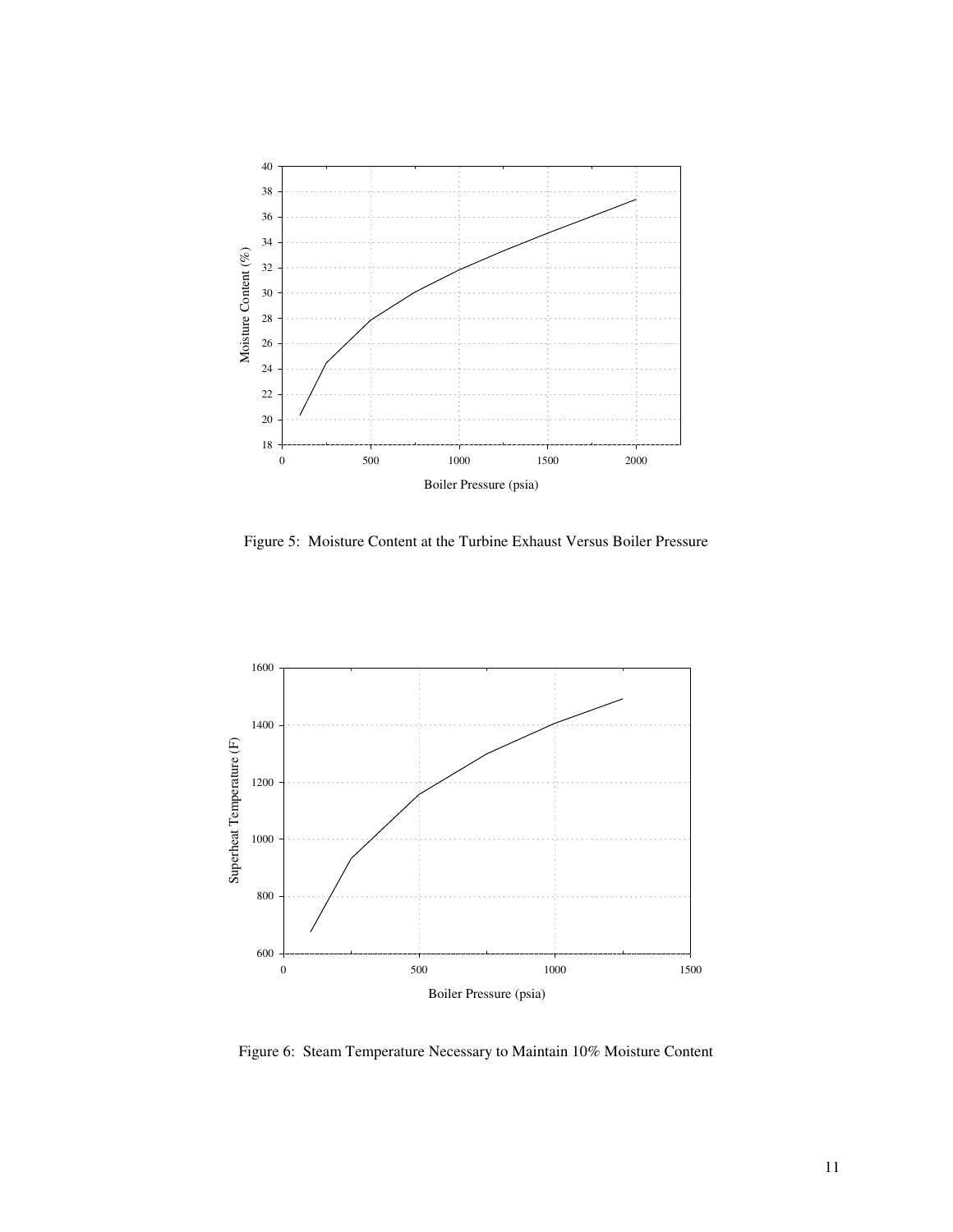#### Reheat Cycle

It has been shown, that increasing the boiler pressure leads to increases in cycle efficiency, but at the expense of a higher moisture content at the turbine exhaust. It has also been shown that superheating is effective in reducing the moisture content at higher boiler pressures, but can lead to excessive steam temperatures. The Reheat Cycle is a way to take advantage of the higher boiler pressures while maintaining high steam quality at the turbine exhaust and moderate steam temperatures. Classically, this is accomplished by expanding the steam to some intermediate pressure in the turbine and then reheating it in the boiler before expanding through the final turbine stages to the exhaust pressure. This cycle is diagrammed in Figure 7 below.

The efficiency of the Reheat Cycle is in general only slightly (though not insignificantly) higher than the corresponding Rankine Cycle. The chief advantage is the decreased moisture content at the turbine exhaust. If the component materials could withstand superheating to point 2'on the T-S diagram, the Rankine Cycle would have the same turbine exhaust quality and a higher overall cycle efficiency and the Reheat Cycle would not be necessary.



Figure 7: Classic Reheat Cycle

#### Example:

Boiler Pressure = 900 psia Boiler Superheat = 35 F Reheat Pressure = 200 psia Condenser Pressure = 1 psia

Determine the cycle efficiency.

#### High Pressure Turbine

*h*2 = 1230.79 Btu/lbm  $T_2$  = 566.95 F *s* 2 = 1.4371 Btu/R-lbm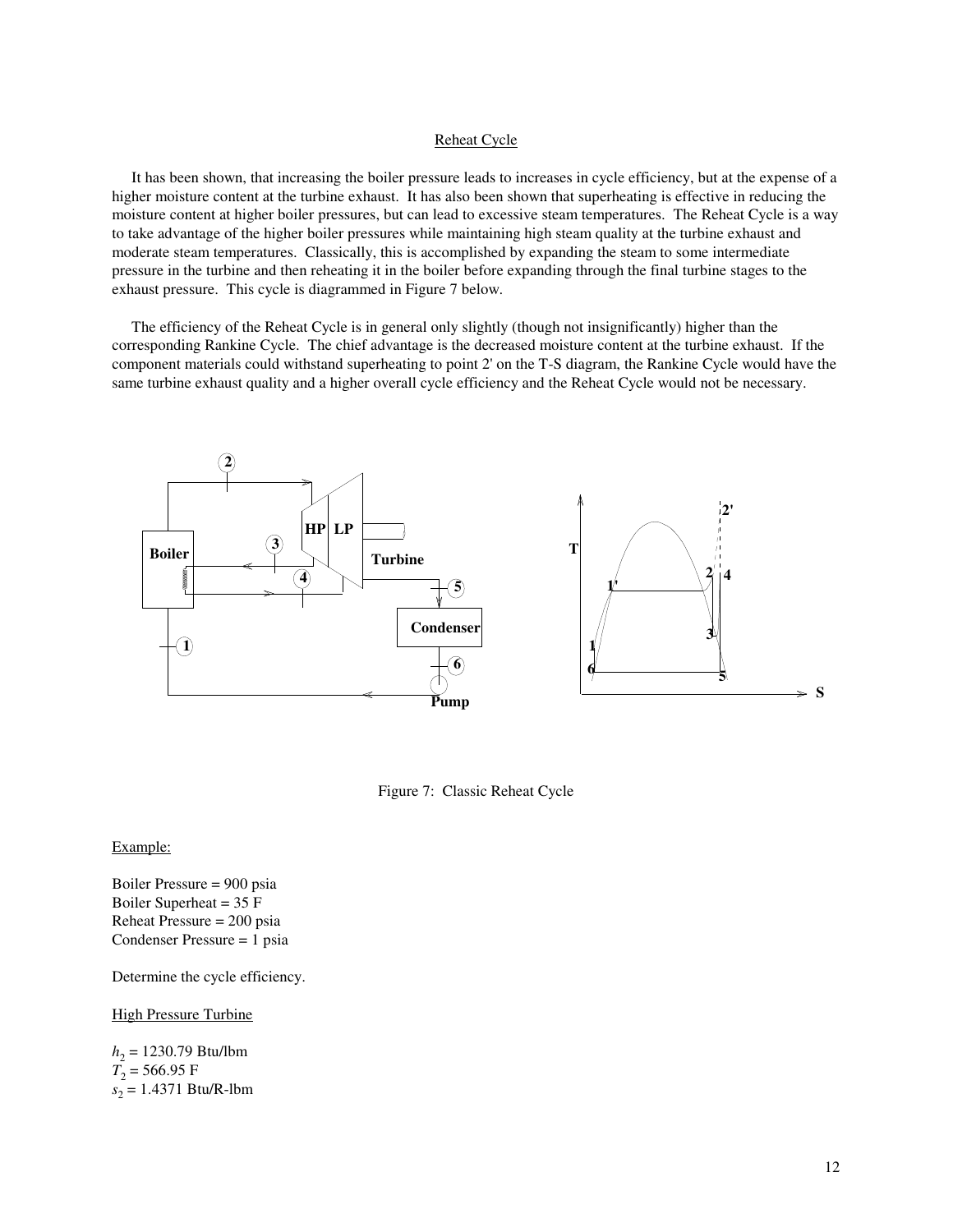For a reversible-adiabatic turbine  $s_2 = s_3$ 

∴ 
$$
s_3 = 1.4371 \text{ Btu/R-lbm}
$$

$$
s_3 = \left(s_f + xs_{fg}\right)_3 \Longrightarrow x_3 = \frac{s_3 - s_f}{s_{fg}}\bigg|_{P_3}
$$

At 200 psia,  $s_f = 0.5438$  Btu/R-lbm and  $s_{fg} = 1.0016$  Btu/R-lbm giving

$$
x_3 = \frac{1.4371 - 0.5438}{1.0016} = 0.8919.
$$
  

$$
h_3 = (h_f + xh_{fg})_3
$$

At 200 psia,  $h_f$  = 355.3 Btu/lbm and  $h_{fg}$  = 842.8 Btu/lbm giving

$$
h_3 = 355.5 + (0.8919)(842.8) = 1107.19
$$
 Btu/lbm.

The turbine work per unit mass flow rate in the **high pressure stage** of the turbine is then

 $W_{hp}/\dot{m} = h_2 - h_3 = 1230.79 - 1107.19 = 123.6$  Btu/lbm

Low Pressure Turbine

For the ideal reheat cycle, it is normally assumed that  $T_4 = T_2$ .

*h*4 = 1305.15 Btu/lbm *T*4 = 566.95 F  $s_4 = 1.6604 \text{ Btu/R-lbm (note, } s_4 \neq s_2$ 

*s* <sup>5</sup>*=s* 4 = 1.6604 Btu/R-lbm

 $\overline{1}$ 

$$
s_5 = \left(s_f + xs_{fg}\right)_5 \Longrightarrow x_5 = \frac{s_5 - s_f}{s_{fg}}\bigg|_{P_5}
$$

At 1 psia,  $s_f = 0.1326$  Btu/R-lbm and  $s_{fg} = 1.8455$  Btu/R-lbm giving

$$
x_5 = \frac{1.6604 - 0.1326}{1.8455} = 0.8279.
$$

$$
h_5 = \left(h_f + xh_{fg}\right)_5
$$

For  $h_f$  = 69.73 Btu/lbm and  $h_{fg}$  = 1036.1 Btu/lbm at 1 psia

$$
h_5 = 69.73 + (0.8279)(1036.1) = 927.52
$$
 Btu/lbm.

The turbine work per unit mass flow rate in the **low pressure stage** of the turbine is then

$$
\dot{W}_{lp}/\dot{m} = h_4 - h_5 = 1305.15 - 927.52 = 377.63 \text{ Btu/lbm}
$$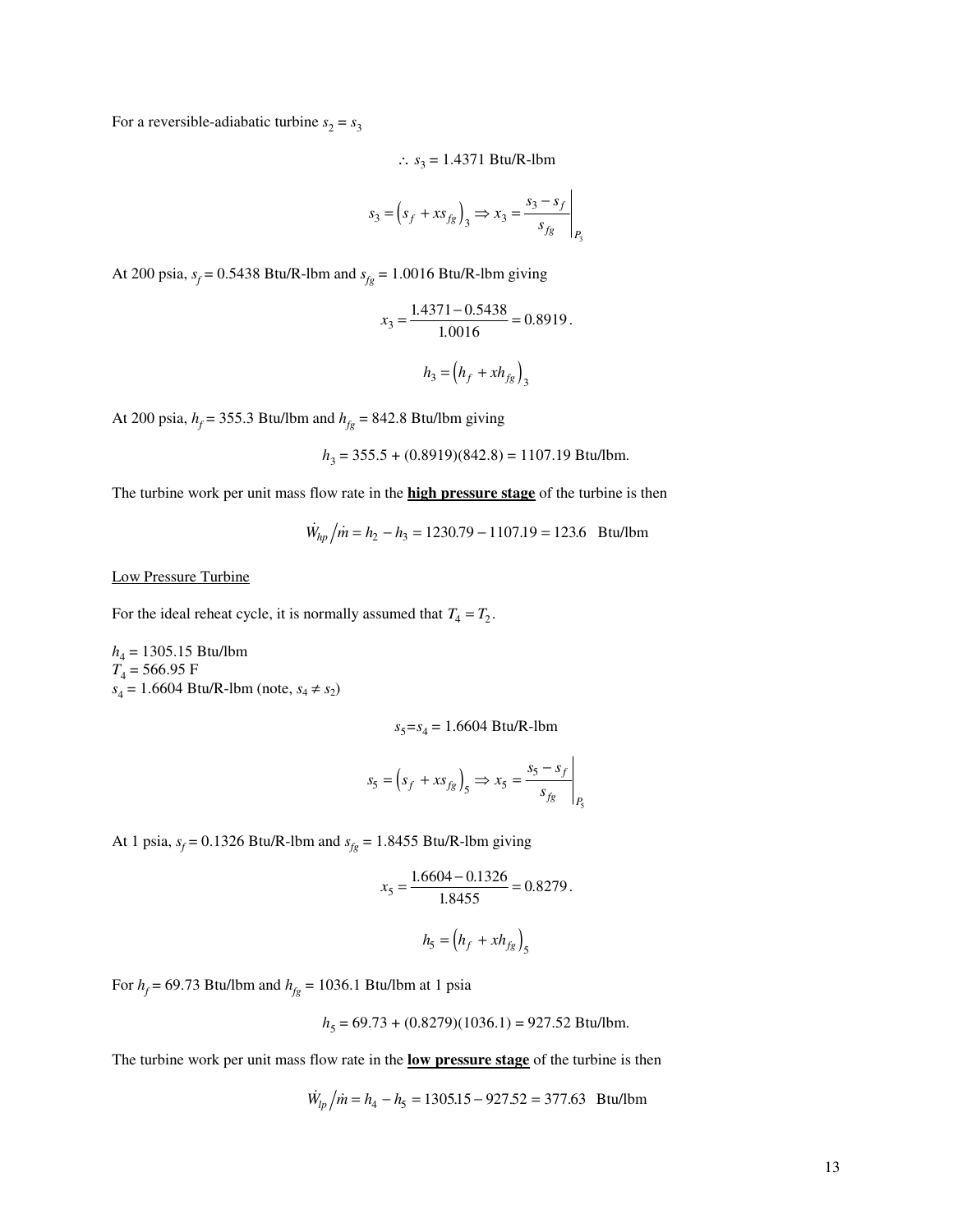Pump

The pump work is determined from

$$
- \dot{W}_p / \dot{m} = h_1 - h_6
$$

For a reversible-adiabatic pump

$$
h_e = h_i + v(P_e - P_i)
$$

 $P_i = 1$  psia *Pe* = 900 psia  $v = 0.0161 \text{ ft}^3/\text{lbm}$ 

$$
v(P_e - P_i) = (0.0161)(900 - 1)(144/778) = 2.67
$$

 $-\dot{W}_p/\dot{m} = 2.67$  Btu/lbm

$$
h_1 = 69.73 + 2.67 = 72.41
$$
 Btu/lbm.

Boiler

The heat input from the boiler must now include the reheat stage such that

 $\mathbb{R}^2$ 

$$
\dot{Q}/\dot{m} = h_2 - h_1 + h_4 - h_3
$$
  
= 1230.79 - 72.41 + 1305.15 - 1107.19  
= 1356.34 Btu/lbm

Cycle Efficiency

$$
\eta = \frac{\dot{W}_{net}}{\dot{Q}_h} = \frac{\dot{W}_{hp} / \dot{m} + \dot{W}_{lp} / \dot{m} + \dot{W}_p / \dot{m}}{\dot{Q}_h / \dot{m}} = \frac{123.6 + 377.63 - 2.67}{1356.34} = 36.76\%
$$

An alternative to reheating in the boiler commonly employed in nuclear power systems, is to extract some small amount of steam prior to entering the high pressure turbine, and use this steam in an external reheater prior to entering the low pressure turbine as illustrated below. Note, that the maximum reheat temperature in this design is the steam temperature leaving the boiler. It can be shown, that if implemented properly, this cycle has the same efficiency as that of the classic reheat cycle.



Figure 8: Alternate Reheat Cycle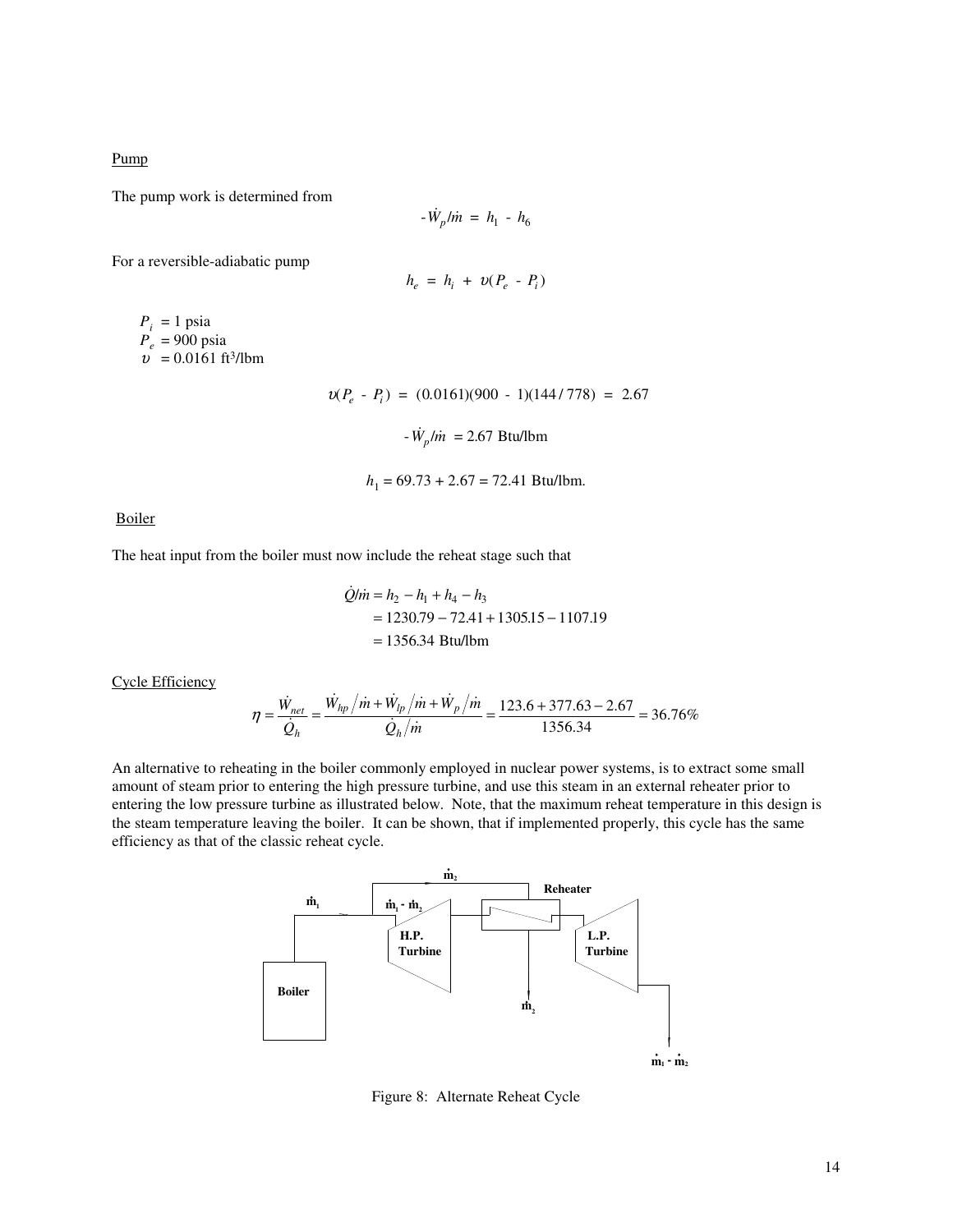## Regenerative Cycle

Consider the Rankine Cycle without superheat.



Figure 9: T-S Diagram for a Rankine Cycle Without Superheat

Between 1 and 1', the working fluid is being heated to the saturation point. The corresponding average temperature of the fluid is much lower than in the vaporization process from 1'to 2. Obviously, if the working fluid could enter the boiler closer to the saturation point, i.e. between 1 and 1', while maintaining the same condenser pressure the cycle efficiency would be improved. The Regenerative Cycle accomplishes this by extracting a relatively small amount of steam from the turbine after it has partially expanded and using it to heat the feedwater in *feedwater heaters*. The cycle diagram is illustrated below.



Figure 10: Simple Regenerative Cycle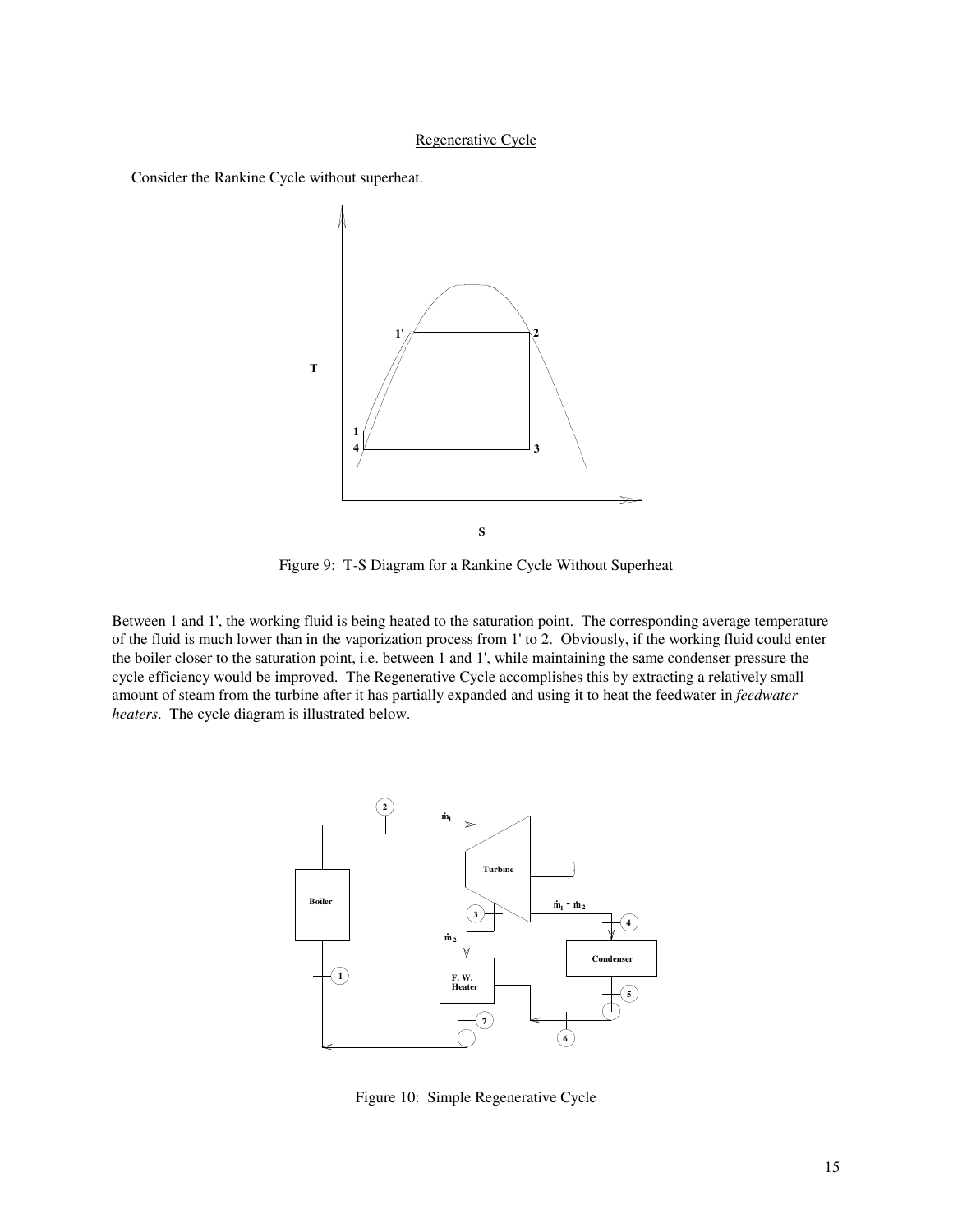The physical processes involved are:

- a) Steam enters the turbine at (2) and expands to some intermediate state designated as point (3).
- b) At (3), some of the steam is extracted and enters the feedwater heater.
- c) The remaining steam is expanded to the condenser pressure at (4) and condensed in the condenser.
- d) The condensate is pumped to the feedwater heater where it mixes with the extraction steam from the turbine. The amount of steam extracted at (3) is just enough to heat the entering condensate to the saturation point at (7).
- e) The saturated liquid leaving the feedwater heater is pumped to the boiler pressure at (1).

The associated T-S diagram is given below.



Figure 11: T-S Diagram for a Simple Regenerative Cycle

### Example:

Boiler Pressure = 900 psia Boiler Superheat = 35 F Tap Pressure = 200 psia Condenser Pressure = 1 psia

Determine the cycle efficiency.

High Pressure Turbine

*h*2 = 1230.79 Btu/lbm  $T_2$  = 566.95 F *s* 2 = 1.4371 Btu/R-lbm

For a reversible-adiabatic turbine  $s_2 = s_3 = s_4 = 1.4371$  Btu/R-lbm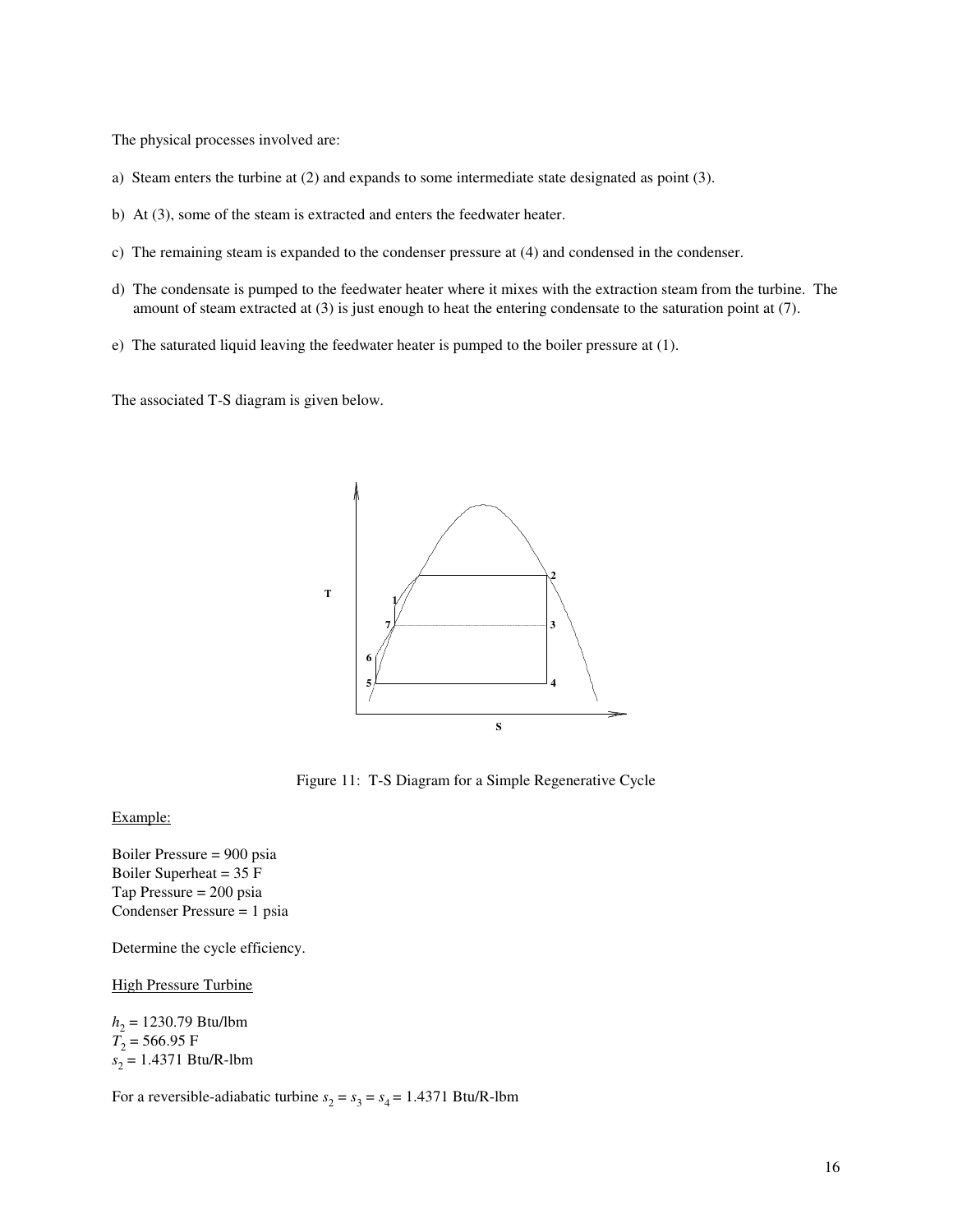$$
s_3 = \left(s_f + xs_{fg}\right)_3 \Longrightarrow x_3 = \frac{s_3 - s_f}{s_{fg}}\bigg|_{P_3}
$$

At 200 psia,  $s_f = 0.5438$  Btu/R-lbm and  $s_{fg} = 1.0016$  Btu/R-lbm giving

$$
x_3 = \frac{1.4371 - 0.5438}{1.0016} = 0.8919.
$$

$$
h_3 = (h_f + xh_{fg})_3
$$

At 200 psia,  $h_f$  = 355.3 Btu/lbm and  $h_{fg}$  = 842.8 Btu/lbm giving

$$
h_3 = 355.5 + (0.8919)(842.8) = 1107.19
$$
 Btu/lbm.

 $\mathbf{r}$ 

$$
s_4 = \left(s_f + xs_{fg}\right)_4 \Longrightarrow x_4 = \frac{s_4 - s_f}{s_{fg}}\Bigg|_{P_4}
$$

At 1 psia,  $s_f = 0.1326$  Btu/R-lbm and  $s_{fg} = 1.8455$  Btu/R-lbm giving

$$
x_4 = \frac{1.4371 - 0.1326}{1.8455} = 0.7069.
$$
  

$$
h_4 = (h_f + xh_{fg})_4
$$

For  $h_f$  = 69.73 Btu/lbm and  $h_{fg}$  = 1036.1 Btu/lbm at 1 psia

*h*4 = 69.73 + (0.7069)(1036.1) = 802.1 Btu/lbm.

Condensate Pump

$$
P_5 = 1 \text{ psia}
$$
  
\n
$$
P_6 = 200 \text{ psia}
$$
  
\n
$$
v = 0.0161 \text{ ft}^3/\text{lbm}
$$
  
\n
$$
h_6 = h_5 + v(P_6 - P_5)
$$
  
\n
$$
= 69.73 + (0.0161)(200 - 1)(144/778)
$$
  
\n
$$
= 69.73 + 0.593
$$
  
\n
$$
= 70.32 \text{ Btu/lbm}
$$

Feedwater Heater

Apply the First Law to the feedwater heater.

$$
\dot{m}_2 h_3 + (\dot{m}_1 - \dot{m}_2) h_6 = \dot{m}_1 h_7
$$

Neither mass flow rate is known, however as we have seen in previous examples, efficiency is independent of the magnitude of the mass flow rate. We can then solve for the relative mass flow rate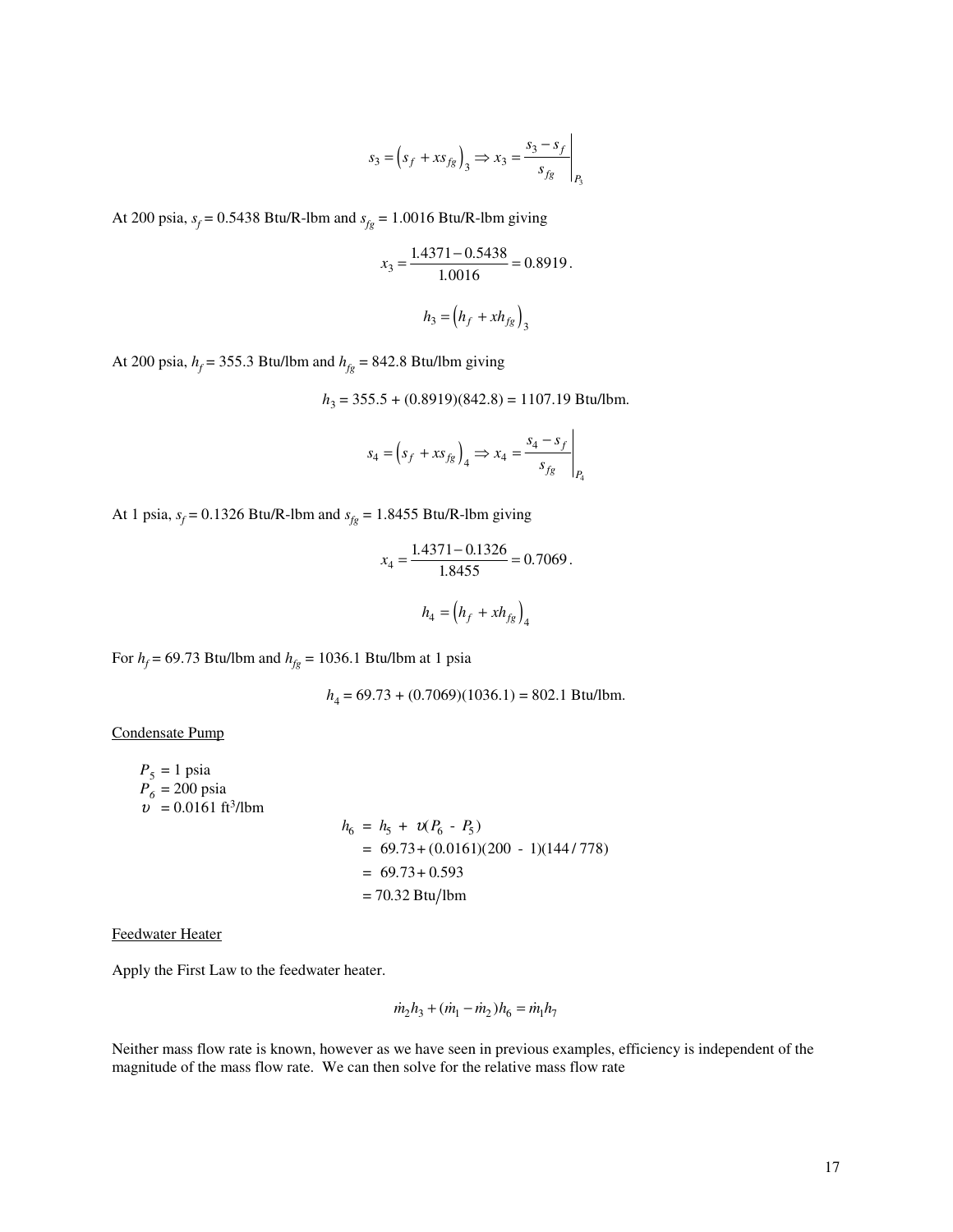$$
\frac{\dot{m}_2}{\dot{m}_1} = \frac{h_7 - h_6}{h_3 - h_6}
$$

Note:  $h_7 = h_f$  at 200 psia = 355.5 Btu/lbm

$$
\frac{\dot{m}_2}{\dot{m}_1} = \frac{355.5 - 70.32}{1107.19 - 70.32} = 0.275
$$

Feed Pump

$$
P_1 = 900 \text{ psia}
$$
  
\n
$$
P_7 = 200 \text{ psia}
$$
  
\n
$$
v = 0.0184 \text{ ft}^3/\text{lbm}
$$
  
\n
$$
h_1 = h_7 + v(P_1 - P_7)
$$
  
\n
$$
= 355.5 + (0.0184)(900 - 200)(144/778)
$$
  
\n
$$
= 355.5 + 2.38
$$
  
\n
$$
= 357.88 \text{ Btu/lbm}
$$

Boiler

$$
\dot{Q}/\dot{m}_1 = h_2 - h_1
$$
  
= 1230.79 - 357.88  
= 872.91 Btu/lbm

Cycle Efficiency

$$
\eta = \frac{\dot{W}_{net}}{\dot{Q}_h} = \frac{\dot{W}_t + \dot{W}_{cp} + \dot{W}_{fp}}{\dot{Q}_h}
$$

Note: Since the mass flow rate is not uniform throughout the cycle, we must account for this is determining the individual works and heat transfer rates. We can still normalize each of these terms by the total system mass flow rate such that the efficiency is written

$$
\eta = \frac{\dot{W}_{net}}{\dot{Q}_h} = \frac{\dot{W}_t / \dot{m}_1 + \dot{W}_{cp} / \dot{m}_1 + \dot{W}_{fp} / \dot{m}_1}{\dot{Q}_h / \dot{m}_1}
$$

*Turbine Work*

$$
\dot{m}_1 h_2 = \dot{m}_2 h_3 + (\dot{m}_1 - \dot{m}_2) h_4 + \dot{W}_t
$$
  
\n
$$
\dot{W}_t / \dot{m}_1 = h_2 - (\dot{m}_2 / \dot{m}_1) h_3 - (1 - \dot{m}_2 / \dot{m}_1) h_4
$$
  
\n
$$
\dot{W}_t / \dot{m}_1 = 1230.79 - (0.275)(1170.19) - (0.725)(802.1) = 344.79 \text{ Btu/lbm}
$$

*Pump Work*

$$
-\dot{W}_{cp} = (\dot{m}_1 - \dot{m}_2)(h_6 - h_5)
$$
  

$$
-\dot{W}_{cp}/\dot{m}_1 = (1 - \dot{m}_2/\dot{m}_1)(h_6 - h_5)
$$
  

$$
= (0.725)(.593)
$$
  

$$
= 0.43 \text{ Btu/lbm}
$$

$$
-\dot{W}_{fp} = \dot{m}_1(h_1 - h_7)
$$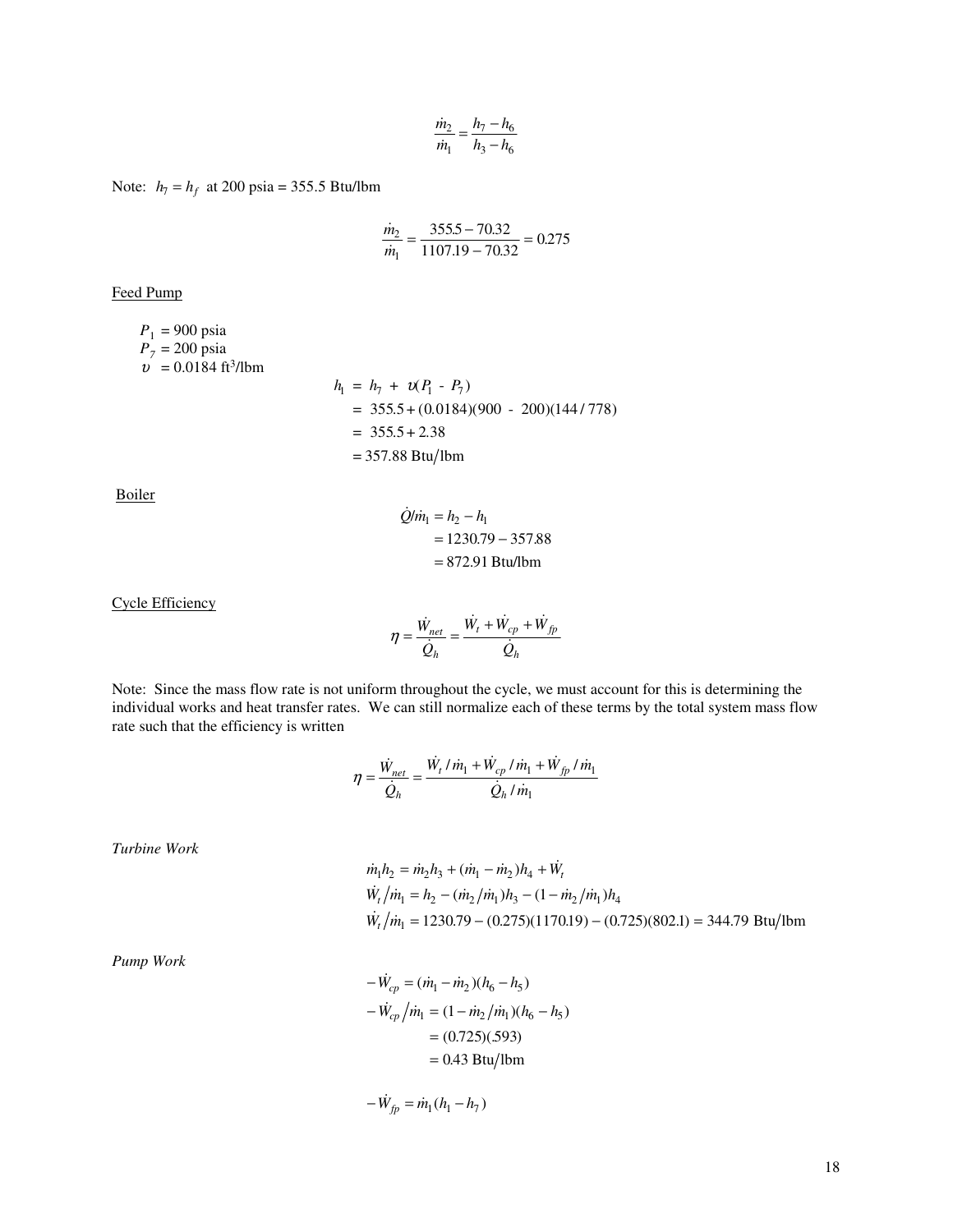$$
-\dot{W}_{fp} / \dot{m}_1 = (h_1 - h_7)
$$
  
= 2.38 Btu/lbm  

$$
\eta = \frac{344.79 - 0.43 - 2.38}{872.91} = 39.18\%
$$

This efficiency should be compared to the 36.78 % efficiency of the Rankine operating between the same boiler and condenser conditions.

The type of heater discussed in the previous example is called an *open* or *deaerating feedwater heater* as there is no physical separation of the inlet streams. Another common type of feedwater heater separates the extraction steam from the feedwater via tubes as illustrated below. This type of heater is referred to as a *closed feedwater heater*. Heat transfer is accomplished through condensation on the tube walls. The condensate may be pumped into the feedwater line or allowed to drain to a lower pressure heater or the condenser.



Figure 12: Closed Feedwater Heater

Open feedwater heaters have the advantage of cheap cost and better heat transfer characteristics than closed heaters, however they require a pump for each heater. Closed feedwater heaters can operate with one pump per several heaters. Most power plants utilize several feedwater heaters, with the final number limited by economic considerations.

The efficiency of the Regenerative Cycle is a function of the turbine tap pressure at which feedwater heating is to be performed. In general, optimization techniques are required to determine the tap pressures and feed temperatures which maximize the efficiency of any given cycle. However, a reasonable approximation to the optimum configuration can be obtained when the outlet temperature from each heater is equally spaced between the condenser temperature and the boiler saturation temperature. For a single heater then, the optimum heater outlet temperature is midway between the boiler and condenser saturation temperatures. This is illustrated in Figure 13 below for the Regenerative Cycle in the previous example. Cycle efficiency is given as a function of the turbine tap pressure with the optimum approximately 80 psia. Since the fluid leaves the heater as a saturated liquid, the corresponding feed temperature is then approximately 312 F. For a boiler pressure of 900 psia (Tsat  $\approx$  532 F) and a condenser pressure of 1 psia (Tsat  $\leq$  102 F), the optimum feed temperature should be approximately 317 F which corresponds to a tap pressure of approximately 85 psia.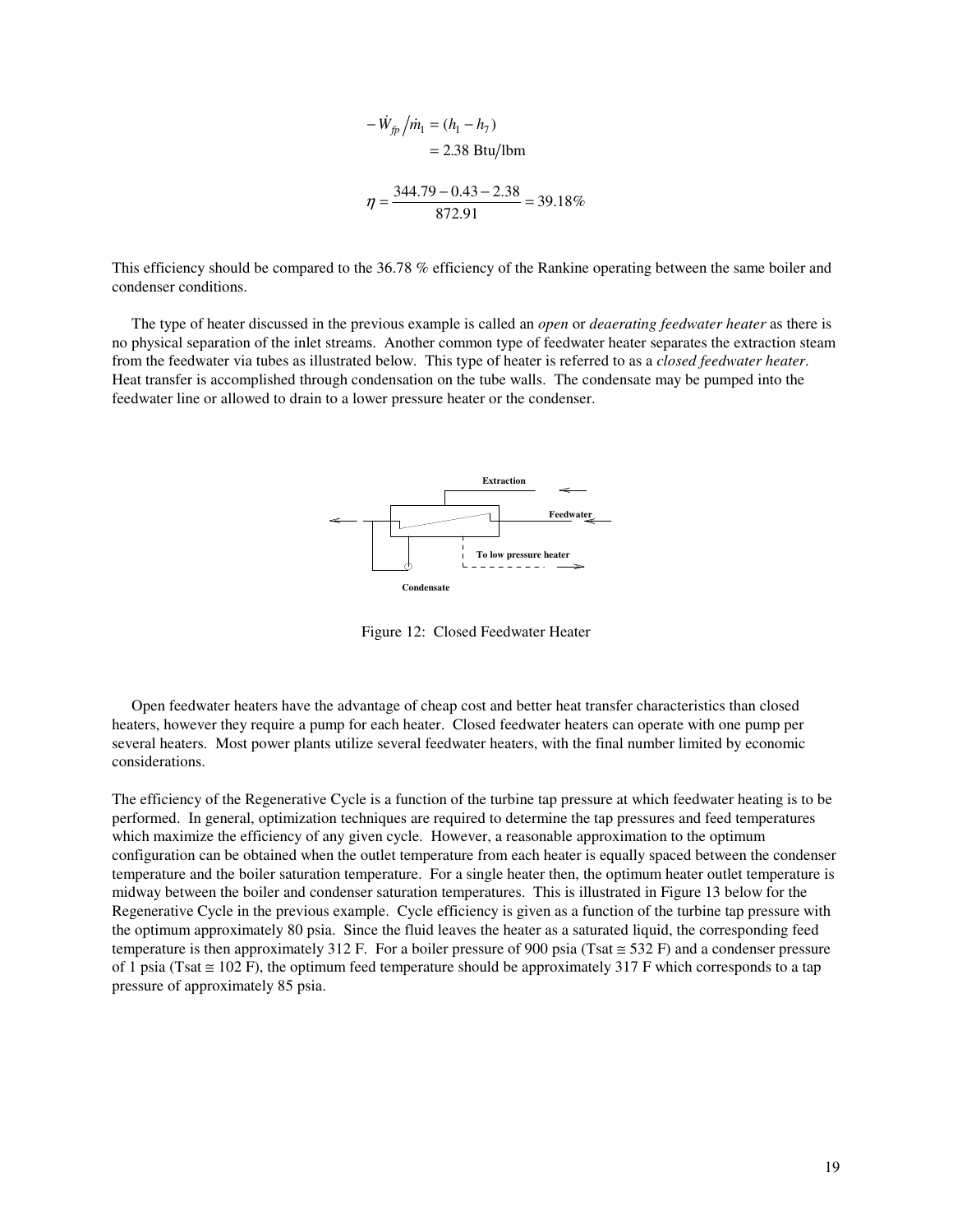

Figure 13: Regenerative Cycle Efficiency Versus Tap Pressure

Plants commonly incorporate a reheat stage with moisture separation in addition to the feedwater heaters as illustrated in Figures 14 and 15. The moisture separator acts to remove water droplets from the steam resulting in a higher quality at the separator exit and therefore more efficient reheating as this moisture does not have to be reevaporated.



Figure 14: Moister Separator and Reheater

An ideal separator would result in complete removal of all moisture, such that the steam exits the separator as a saturated vapor as illustrated below. The extracted moisture can then be diverted to some other point in the cycle for feed water heating.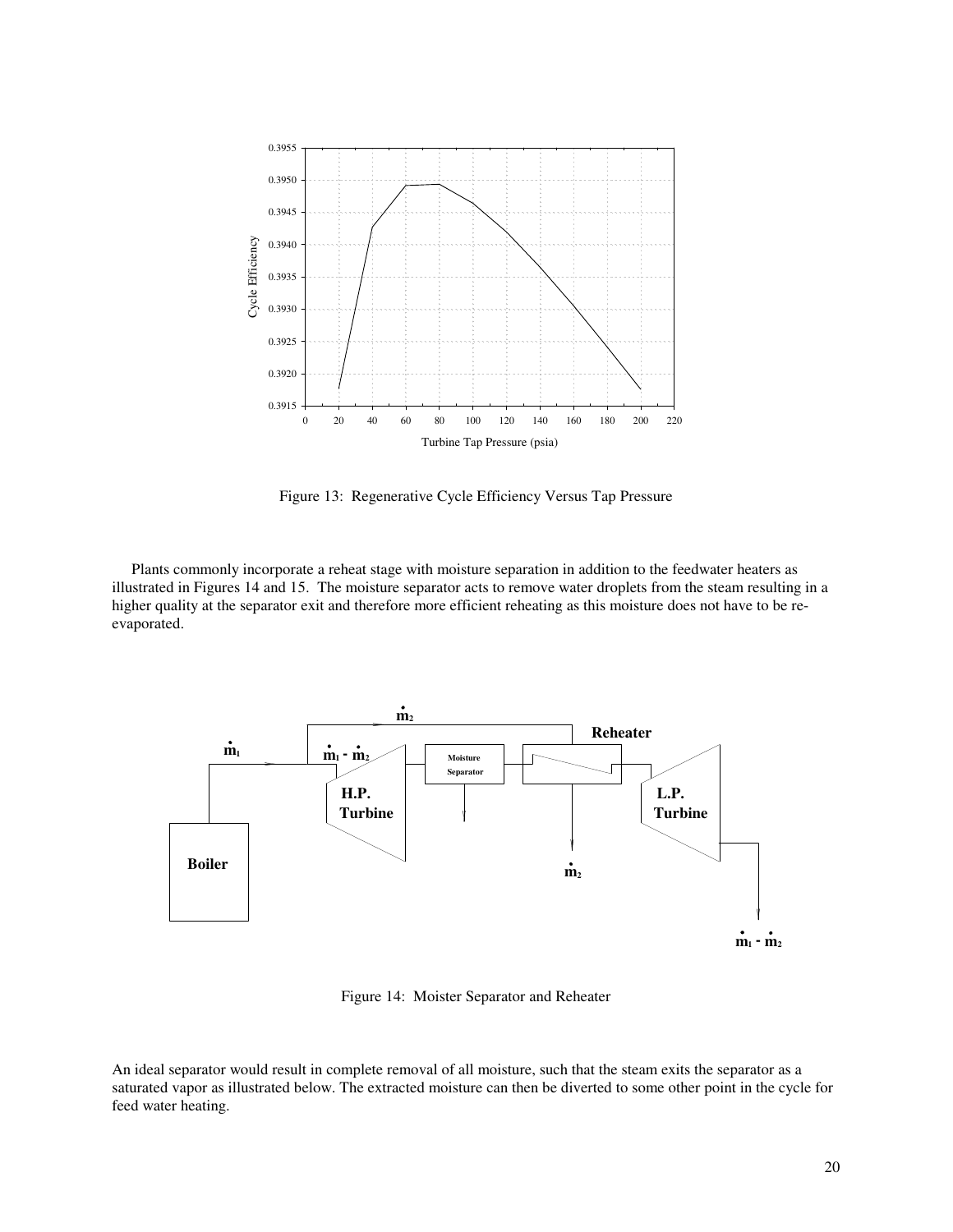

Figure 15: Ideal Moisture Separator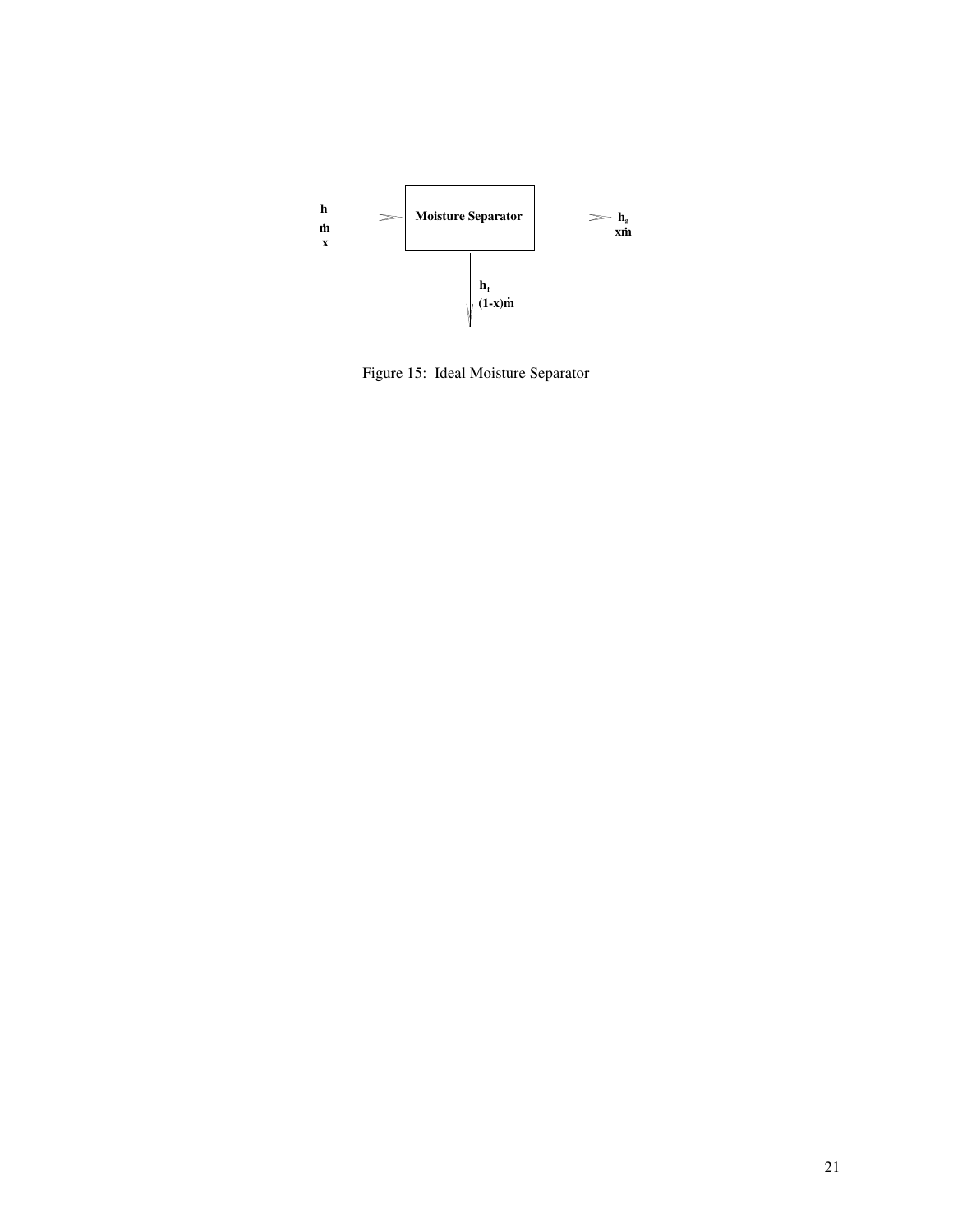## Deviations of Actual Cycles From Ideal Cycles

Actual cycle efficiencies differ from those computed for ideal cycles due to irreversible losses in piping and cycle components. Examples of losses which may affect the overall cycle efficiency include:

#### 1) *Piping Losses*

Piping losses result primarily from heat loss to the environment as well as pressure loss due to friction.

### 2) *Turbine Losses*

Actual turbines are not reversible-adiabatic machines. The deviation of an actual turbine's performance from that of an ideal turbine is given in terms of a turbine efficiency. This efficiency is defined such that

$$
\eta_t = \frac{\dot{W}_{ta}}{\dot{W}_{ts}}
$$

where:

 $\dot{W}_{ta}$  = Actual turbine work output

 $\dot{W}_{ts}$  = Ideal (isentropic) turbine work output

## 3) *Pumping losses*

As in turbines, actual pumps are not reversible-adiabatic machines. Pump performance is also characterized by a pump efficiency defined such that

$$
\eta_p = \frac{\dot{W}_{ps}}{\dot{W}_{pa}}
$$

where:

 $\dot{W}_{pa}$  = Actual work input of the pump

 $\dot{W}_{ps}$  = Ideal (isentropic) work input of the pump

Note, in computing pump work, the isentropic work appears in the numerator.

#### 4) *Condenser losses*

Condenser losses are usually minor. One such loss is that due to subcooling of the working fluid prior to return to the boiler.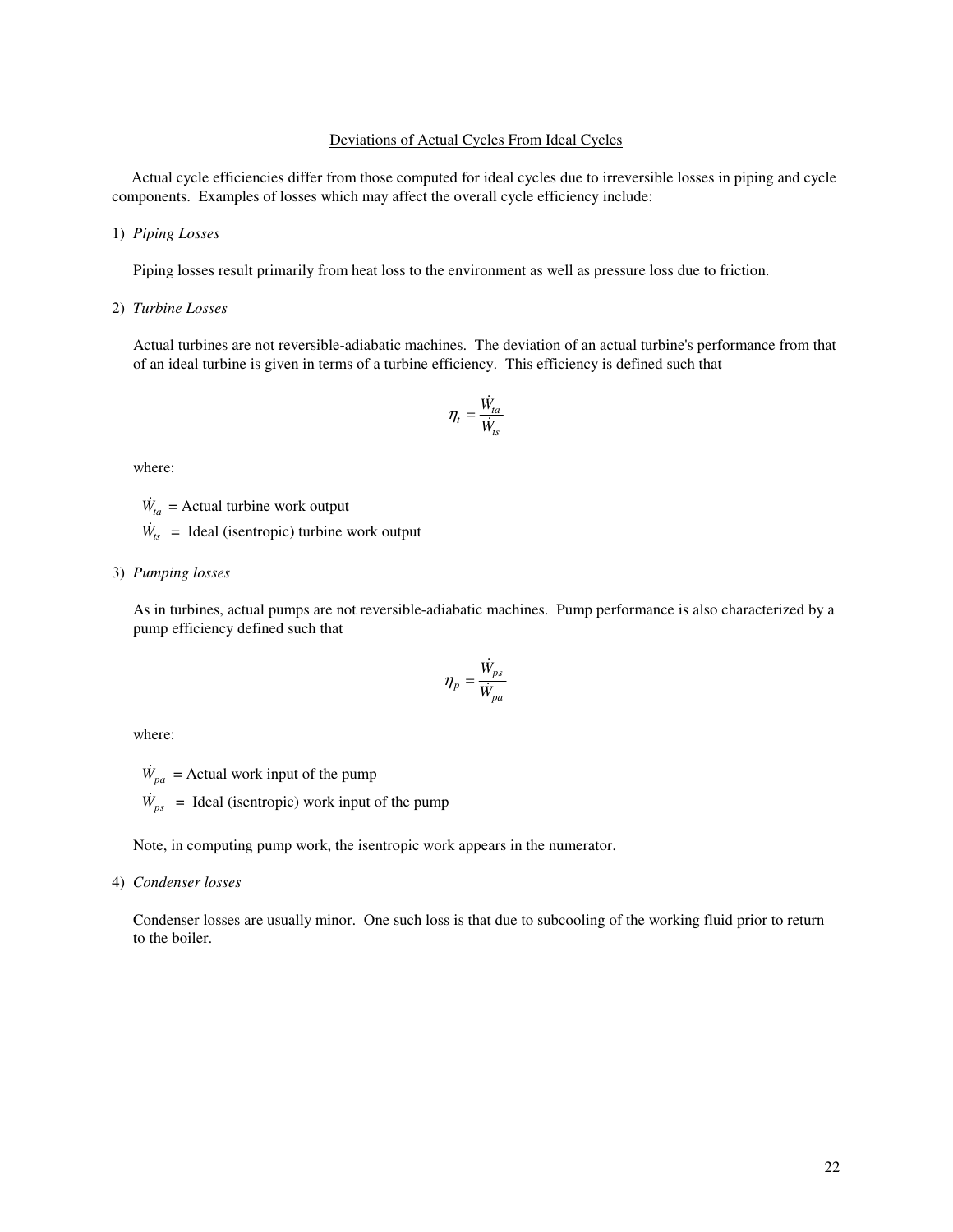# Example:

Consider the simple Rankine Cycle illustrate below with the following state point conditions. For this example, assume a turbine efficiency of 85% and a pump efficiency of 82%.



| Location | Pressure (psia) | Temperature (F) |
|----------|-----------------|-----------------|
|          | 960             | 90              |
|          | 900             | 566.75          |
|          | 890             | 550             |
|          |                 |                 |
|          |                 | 95              |
|          |                 |                 |

*P* 4

Turbine

 $h_3 = 1217$  Btu/lbm *s* 3 = 1.4248 Btu/R-lbm

(a) Ideal Turbine Work

$$
s_4 = s_3 = 1.4248
$$
  
\n
$$
s_4 = (s_f + xs_{fg})|_4 \implies x_{4s} = \frac{s_4 - s_f}{s_{fg}}
$$
  
\nAt  $P_4 = 1$  psia  
\n
$$
s_f = 0.132
$$
  
\n
$$
s_{fg} = 1.8455
$$
  
\n
$$
x_{4s} = \frac{1.4248 - 0.1326}{1.8455} = 0.7002
$$
  
\n
$$
h_{4s} = (h_f + xh_{fg})_4
$$
  
\nAt  $P_4 = 1$  psia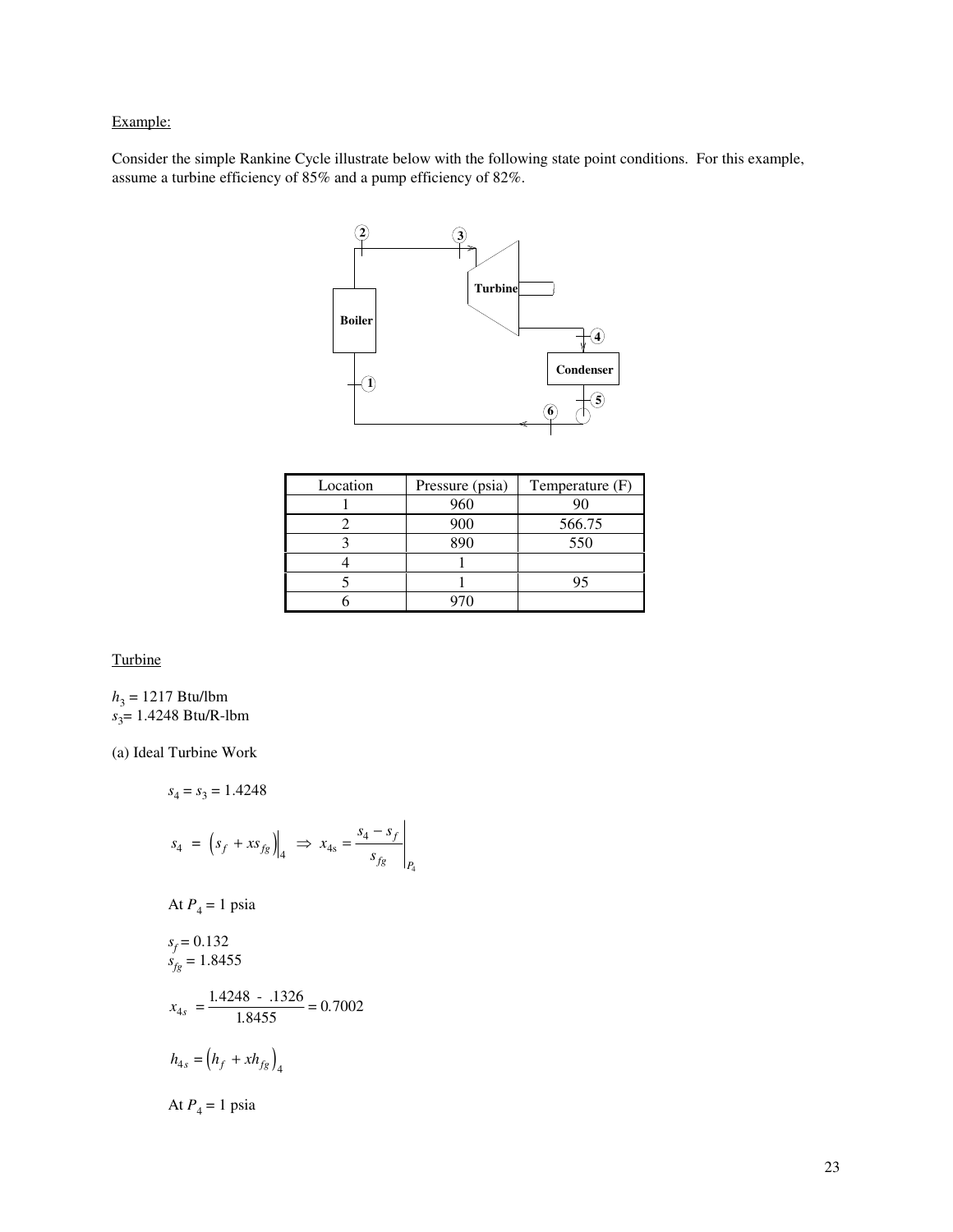$$
h_f = 69.73
$$
  
\n
$$
h_{fg} = 1036.1
$$
  
\n
$$
\therefore h_{4s} = 69.73 + (.7002)(1036.1) = 795.20 \text{ Btu/lbm}
$$
  
\n
$$
\dot{W}_{ts}/\dot{m} = h_3 - h_{4s} = 1217 - 795.2 = 421.8 \text{ Btu/lbm}
$$

(b) Actual Work Output

$$
\eta_t = \frac{\dot{W}_{ta}}{\dot{W}_{ts}} = \frac{\dot{m}(h_3 - h_{4a})}{\dot{W}_{ts}}
$$
  
:.  $h_{4a} = h_3 - \eta_t \dot{W}_{ts}/\dot{m}$   

$$
\frac{\dot{W}_{ta}}{\dot{m}} = \eta_t \frac{\dot{W}_{ts}}{\dot{m}} = (0.85)(421.8) = 358.53 \text{ Btu/lbm}
$$

$$
h_{4a} = 1217 - (0.85)(421.8) = 858.47 \text{ Btu/lbm}
$$

Pump

(a) Ideal Pump Work

$$
-w_{ps} = v(P_6 - P_5) = -\dot{W}_{ps} / \dot{m}
$$
  
-w\_{ps} = (0.0161)(970 - 1)(144/778) = 2.89 Btu/lbm

(b) Actual Pump Work

$$
-w_{pa} = -w_{ps}/\eta_p
$$
  
-  $w_{pa} = 2.89/0.82 = 3.52$  Btu/lbm

Note:

$$
h_{6a} = h_5 - w_{pa}
$$

$$
= 63.01 + 3.52
$$

$$
h_{6a} = 66.53 \text{ Btu/lbm}
$$

Boiler

$$
\dot{Q}/\dot{m} = h_2 - h_1
$$

 $h_1 = 58.02$  Btu/lbm  $h_2 = 1230.79$  Btu/lbm

$$
\dot{Q}/\dot{m} = 1230.79 - 58.02 = 1172.77 \text{ Btu/lbm}
$$

**Efficiency** 

$$
\eta = \frac{\dot{W}_{net}}{\dot{Q}_h} = \frac{\dot{W}_{ta}/\dot{m} + \dot{W}_{pa}/\dot{m}}{\dot{Q}_h/\dot{m}} = \frac{358.53 - 3.52}{1172.77} = 30.72\%
$$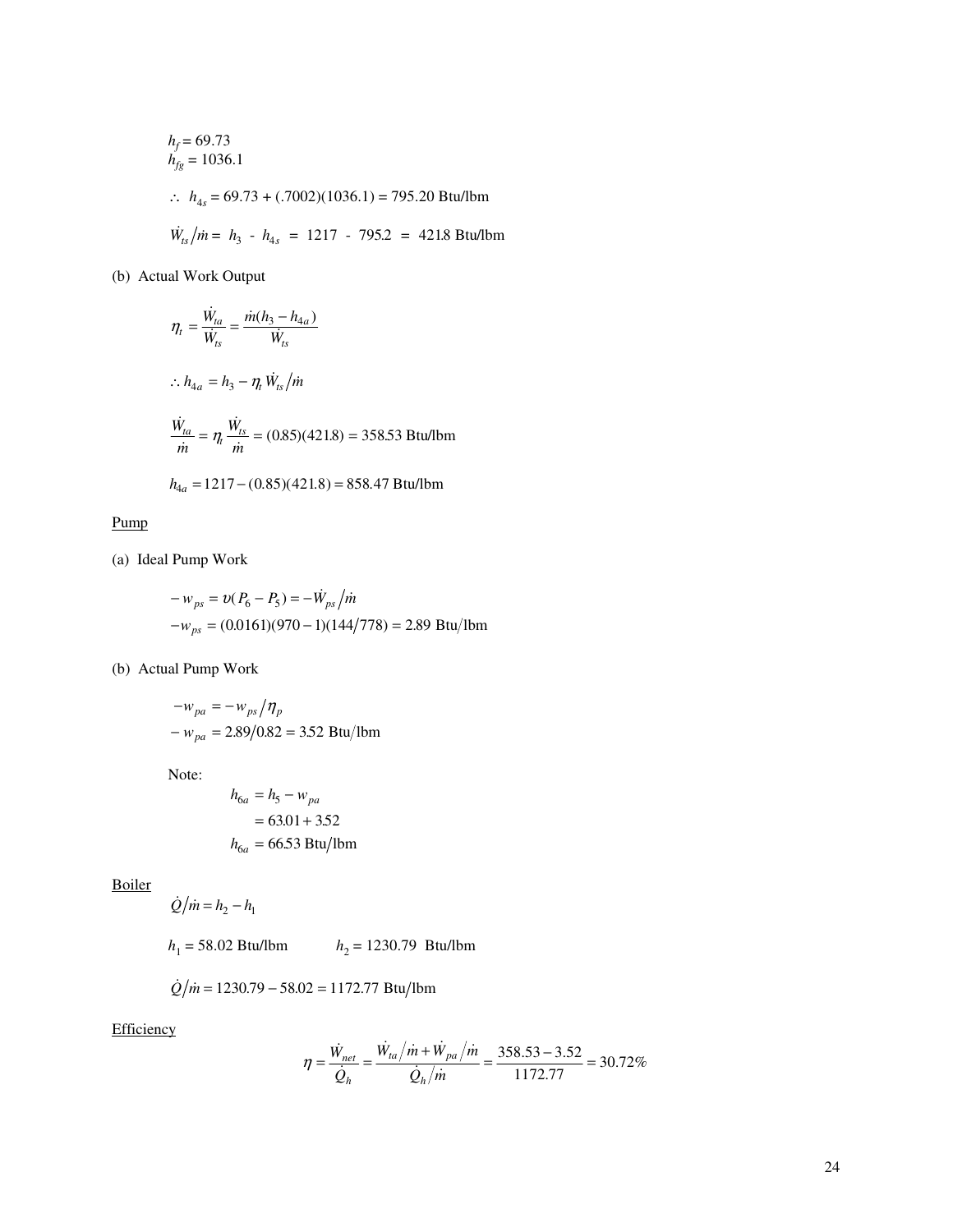## Example:

Saturated steam at 1000 psia enters a high pressure turbine with an efficiency of 85%. The steam expands to 100 psia where it enters a moisture separator and all entrained moisture is removed. Saturated steam at 100 psia is then expanded through a low pressure turbine of 85% efficiency to the condenser at 1 psia. Saturated liquid from the moisture separator is sent to a closed feedwater heater where it is cooled to 110 F before being sent to the condenser. For a pump efficiency of 85% calculate the overall plant efficiency.

## **SOLUTION**



## **Turbine**

*h*2 = *h<sup>g</sup>* @ 1000 psia = 1192.9 Btu/lbm  $s_2 = s_g \text{ } \textcircled{a} \text{ } 1000 \text{ psia} = 1.391$ 

The enthalpy at the turbine exhaust and actual work done by the high pressure turbine is given by

$$
\eta_t = \frac{h_2 - h_3}{h_2 - h_3} = \frac{\dot{W}_{thpa}}{\dot{W}_{thps}}
$$

such that

$$
h_3 = h_2 - \eta_t (h_2 - h_{3_s})
$$

To determine the quality and enthalpy at the high pressure turbine exhaust

$$
x_{3_s} = \frac{s_2 - s_f}{s_{fg}} \text{ @ } P_3 = 100 \text{ psia}
$$

 $s_f = 0.4743$  $s_{fg} = 1.1284$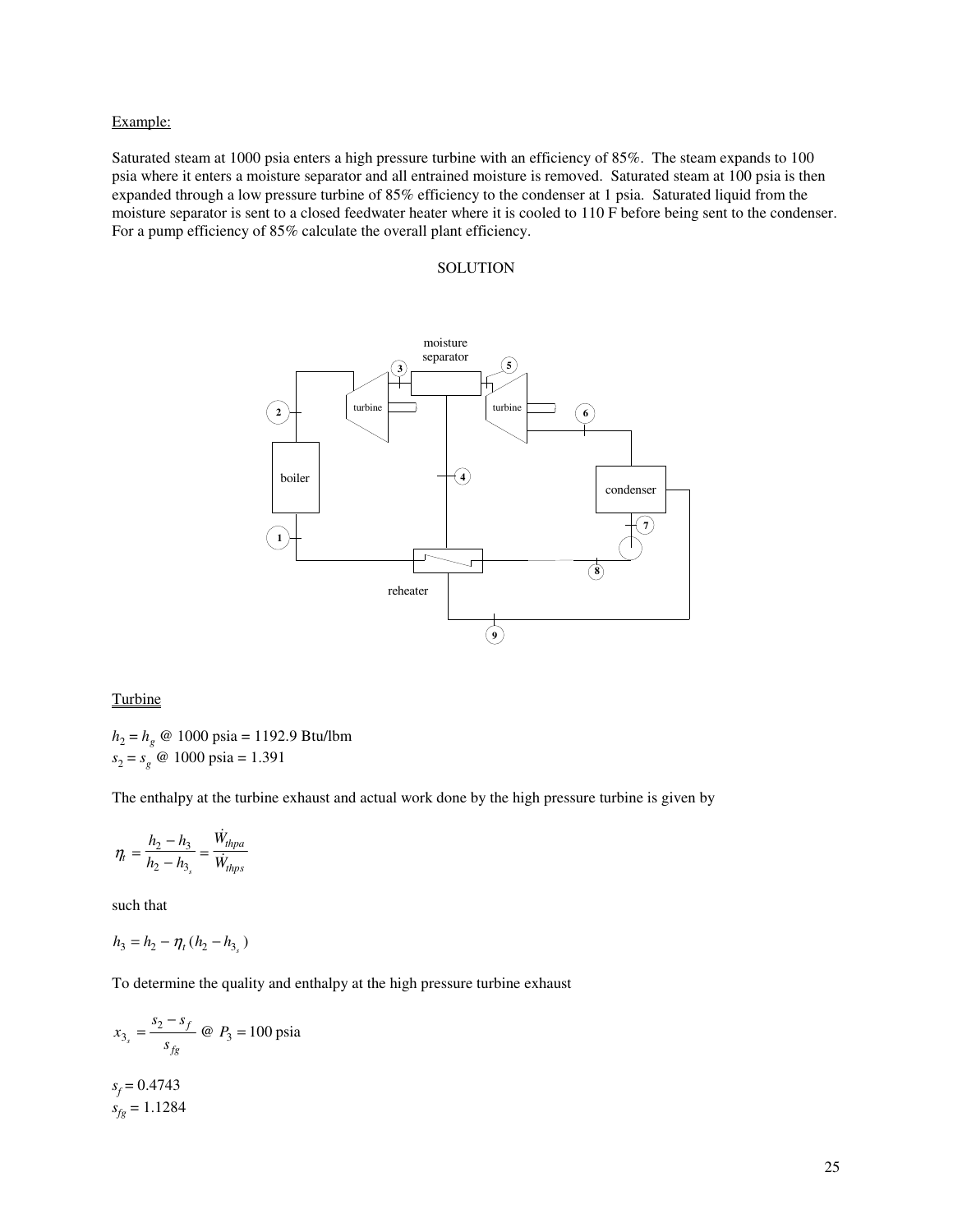$$
h_f = 298.5 \text{ Btu/lbm}
$$
  
\n
$$
h_{fg} = 888.6 \text{ Btu/lbm}
$$
  
\n
$$
x_{3_s} = \frac{1.391 - 0.4743}{1.1284} = 0.8124
$$
  
\n
$$
h_{3_s} = h_f + x_{3_s} h_{fg} \text{ @ } P_3 = 100 \text{ psia}
$$
  
\n
$$
h_{3_s} = 298.5 + (0.8124)(888.6)
$$
  
\n
$$
h_{3_s} = 1020.4
$$
  
\n
$$
h_3 = h_2 - \eta_t (h_2 - h_{3_s})
$$
  
\n
$$
h_3 = 1192.9 - 0.85(1192.9 - 1020.4)
$$
  
\n
$$
h_3 = 1046.3
$$
  
\n
$$
w_{thp_a} = h_2 - h_3
$$
  
\n
$$
w_{thp_a} = 1192.9 - 1046.3
$$

$$
w_{thp_a}=146.6
$$

The true quality at the turbine exhaust is then

$$
x_3 = \frac{h_3 - h_f}{h_{fg}} = \frac{1046.3 - 298.5}{888.6} = 0.8415
$$

# Moisture Separator

Assuming the moisture separator to be ideal

$$
\dot{m}_2 = (1 - x_3)\dot{m}_1
$$
  

$$
\dot{m}_2 / \dot{m}_1 = 1 - x_3 = 1 - 0.8415 = 0.1585
$$

# Low Pressure Turbine

 $h_5 = h_g$  @  $P_3 = 100$  psia  $s_5 = s_g \ @ \ P_3 = 100 \text{ psia}$  $h_5 = 1187.2$  Btu/lbm  $s_5 = 1.6027$ 

The enthalpy at the turbine exhaust and actual work done by the low pressure turbine is given by

$$
\eta_t = \frac{h_5 - h_6}{h_5 - h_{6_s}} = \frac{\dot{W}_{tlpa}}{\dot{W}_{tlps}}
$$

such that

$$
h_6 = h_5 - \eta_t (h_5 - h_{6_s})
$$

To determine the enthalpy at the low pressure turbine exhaust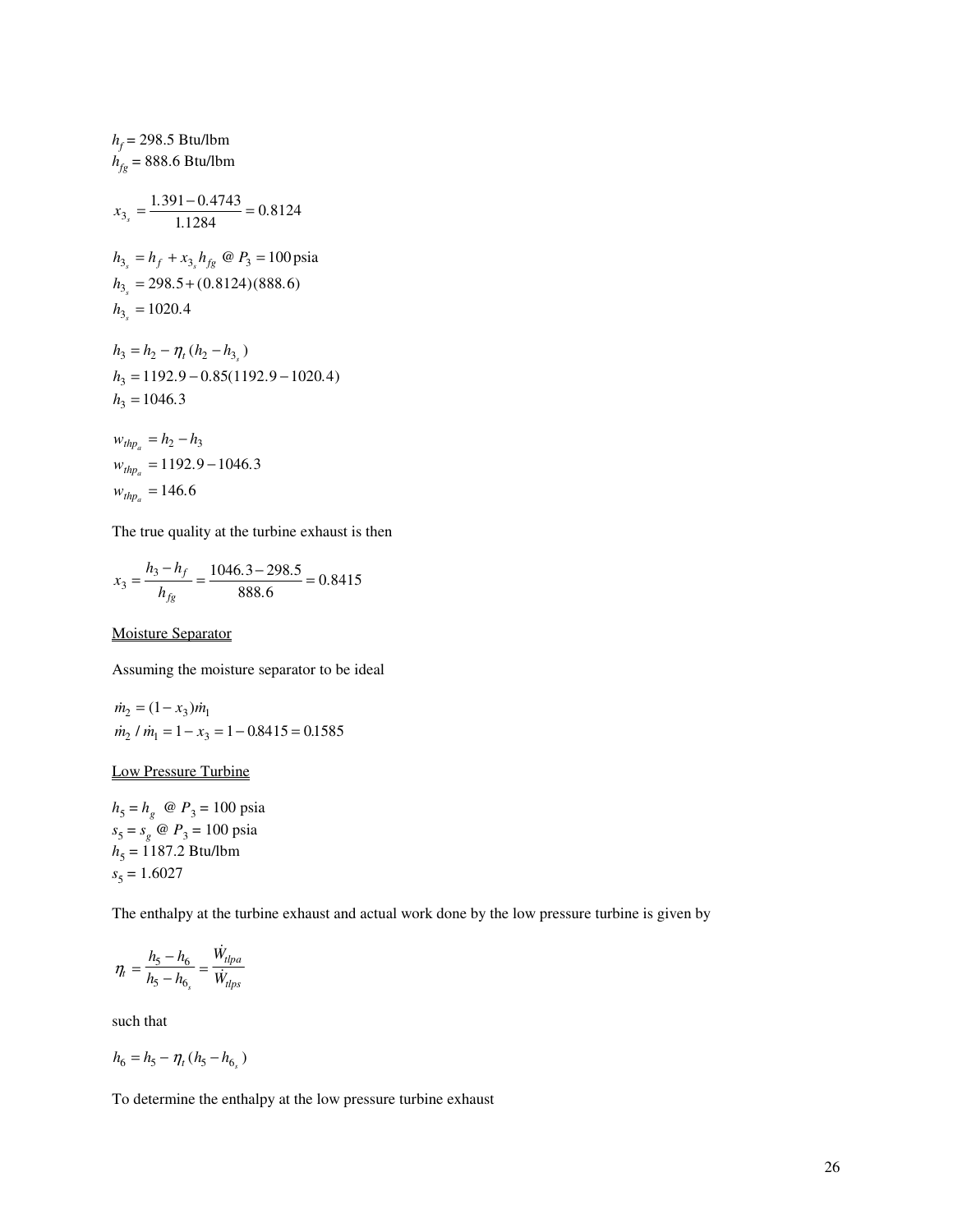$$
x_{6_s} = \frac{s_5 - s_f}{s_{fg}} \text{ @ } P_6 = 1 \text{ psia}
$$
\n
$$
s_f = 0.1326
$$
\n
$$
s_{fg} = 1.8455
$$
\n
$$
h_f = 69.73 \text{ Btu/lbm}
$$
\n
$$
h_{fg} = 1036.1 \text{ Btu/lbm}
$$
\n
$$
x_{6_s} = \frac{1.6027 - 0.1326}{1.8455} = 0.7966
$$
\n
$$
h_{6_s} = h_f + x_{6_s} h_{fg} \text{ @ } P_6 = 1 \text{ psia}
$$
\n
$$
h_{6_s} = 69.73 + (0.7966)(1036.1)
$$
\n
$$
h_{6_s} = 895.1
$$
\n
$$
h_6 = h_5 - \eta_t (h_5 - h_{6_s})
$$
\n
$$
h_6 = 1187.2 - 0.85(1187.2 - 895.1)
$$
\n
$$
h_6 = 938.9
$$
\n
$$
w_{dp_a} = h_5 - h_6
$$
\n
$$
w_{dp_a} = 1187.2 - 938.9
$$

 $w_{tlp_a} = 248.3$ 

# Condensate Pump

$$
-w_{cp_s} = v(P_1 - P_7)
$$
  
-
$$
w_{cp_s} = (0.0161)(1000 - 1)(144/778)
$$
  
-
$$
w_{cp_s} = 2.98
$$

$$
w_{cp_a} = \frac{w_{cp_s}}{\eta_p}
$$
  

$$
w_{cp_a} = \frac{-2.98}{0.85} = -3.51 \text{ Btu/lbm}
$$

 $h_8 = h_7 - w_{cp_a}$  $h_8 = 69.73 + 3.51$  $h_8 = 73.24$ 

## **Reheater**

Application of the first law to the reheater gives

$$
\dot{m}_1 h_1 + \dot{m}_2 h_9 = \dot{m}_1 h_8 + \dot{m}_2 h_4
$$

Since the mass flow rate ratios are known, we solve for the boiler inlet enthalpy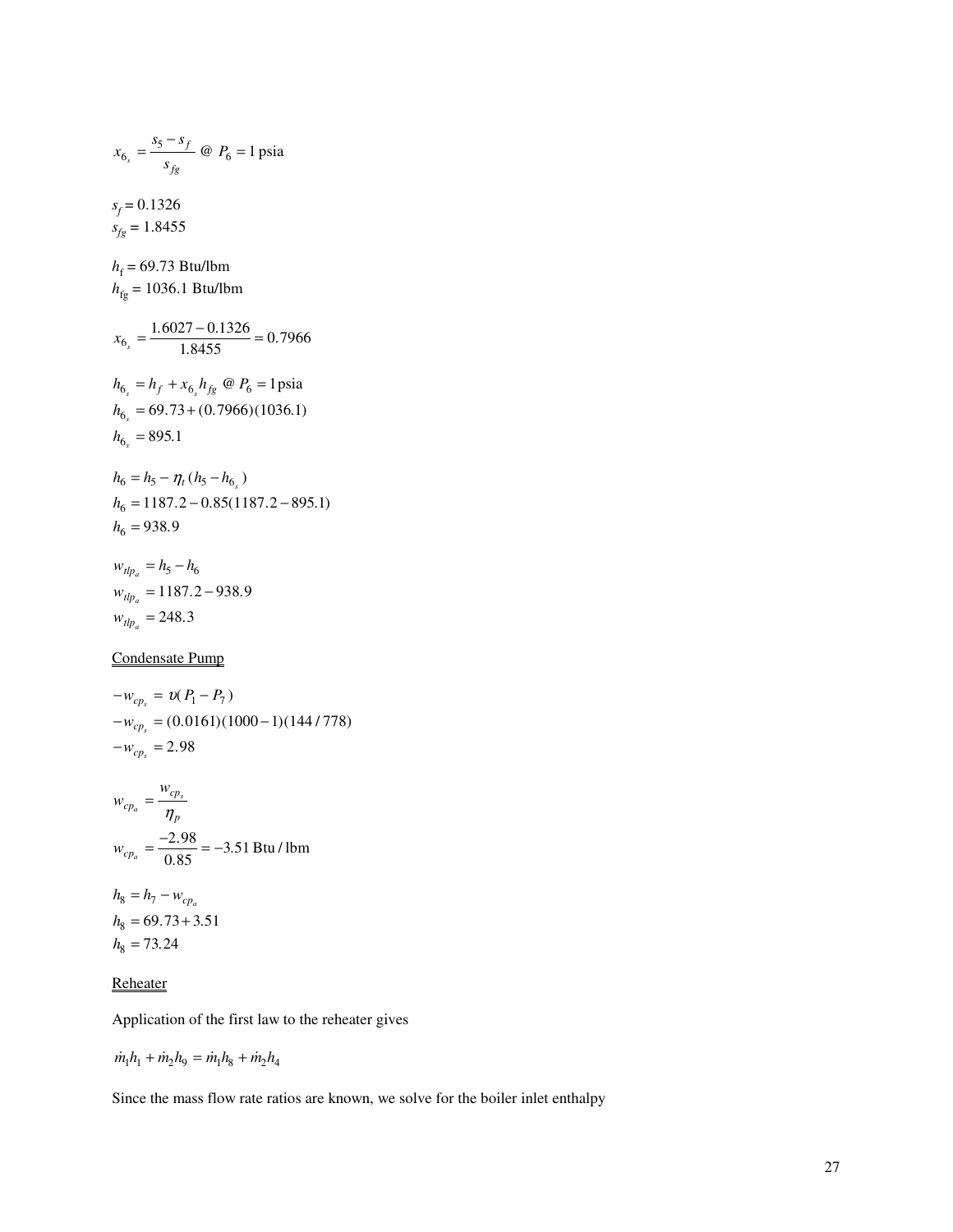$h_4 = h_f \ @ \ P_3 = 100 \text{ psia}$  $h_4 = 298.5$  Btu/lbm  $h_9 = 77.98$  Btu/lbm

 $h_1 = h_8 + (m_2 / m_1)(h_4 - h_9)$  $h_1 = 73.24$ <br>  $h_1 = 108.19$  $\frac{1}{1}$  $= 73.24 + (0.1585)(298.5 - 77.98)$ =  $h_8 + (m_2 / m_1)$ <br>= 73.24 + (0.158)<br>= 108.19  $.24 + (0.1585)(298.5 - 77.98)$ 

**Boiler** 

 $q = h_2 - h_1$  $q = 1192.9$ <br> $q = 1084.7$  $= 1192.9 - 108.19$ 

Cycle Efficiency

$$
\eta = \frac{\dot{W}_{thp} + \dot{W}_{thp} + \dot{W}_{cp}}{\dot{Q}} = \frac{(\dot{W}_{thp} + \dot{W}_{thp} + \dot{W}_{cp}) / \dot{m}_1}{\dot{Q} / \dot{m}_1}
$$

$$
\dot{W}_{hhp} = \dot{m}_1 w_{thp_a}
$$
\n
$$
\dot{W}_{hhp} / \dot{m}_1 = w_{thp_a}
$$
\n
$$
\dot{W}_{hhp} / \dot{m}_1 = 146.6 \text{Btu} / \text{lbm}
$$

$$
\dot{W}_{dp} = (\dot{m}_1 - \dot{m}_2) w_{dp_a}
$$
\n
$$
\dot{W}_{dp} / \dot{m}_1 = (1 - \dot{m}_2 / \dot{m}_1) w_{dp_a}
$$
\n
$$
\dot{W}_{dp} / \dot{m}_1 = (1 - 0.1585)(248.3)
$$
\n
$$
\dot{W}_{dp} / \dot{m}_1 = 208.94 \text{ Btu} / \text{lbm}
$$

 $\dot{W}_{cp}=\dot{m}_{\rm l} w_{cp_a}$  $\dot{W_{cp}}$  /  $\dot{m_1} = w_{cp_a}$  $\dot{W}_{cp}$  /  $\dot{m}_1 = -3.51 \text{B} \text{tu}$  / lbm

 $\dot{Q} = \dot{m}_1 q$  $\dot{Q} / m_1 = q$  $\dot{Q}$  /  $\dot{m}_1$  = 1084.7 Btu / lbm

 $n = \frac{146.6 + 208.94 - 3.51}{1084.7} = 32.45\%$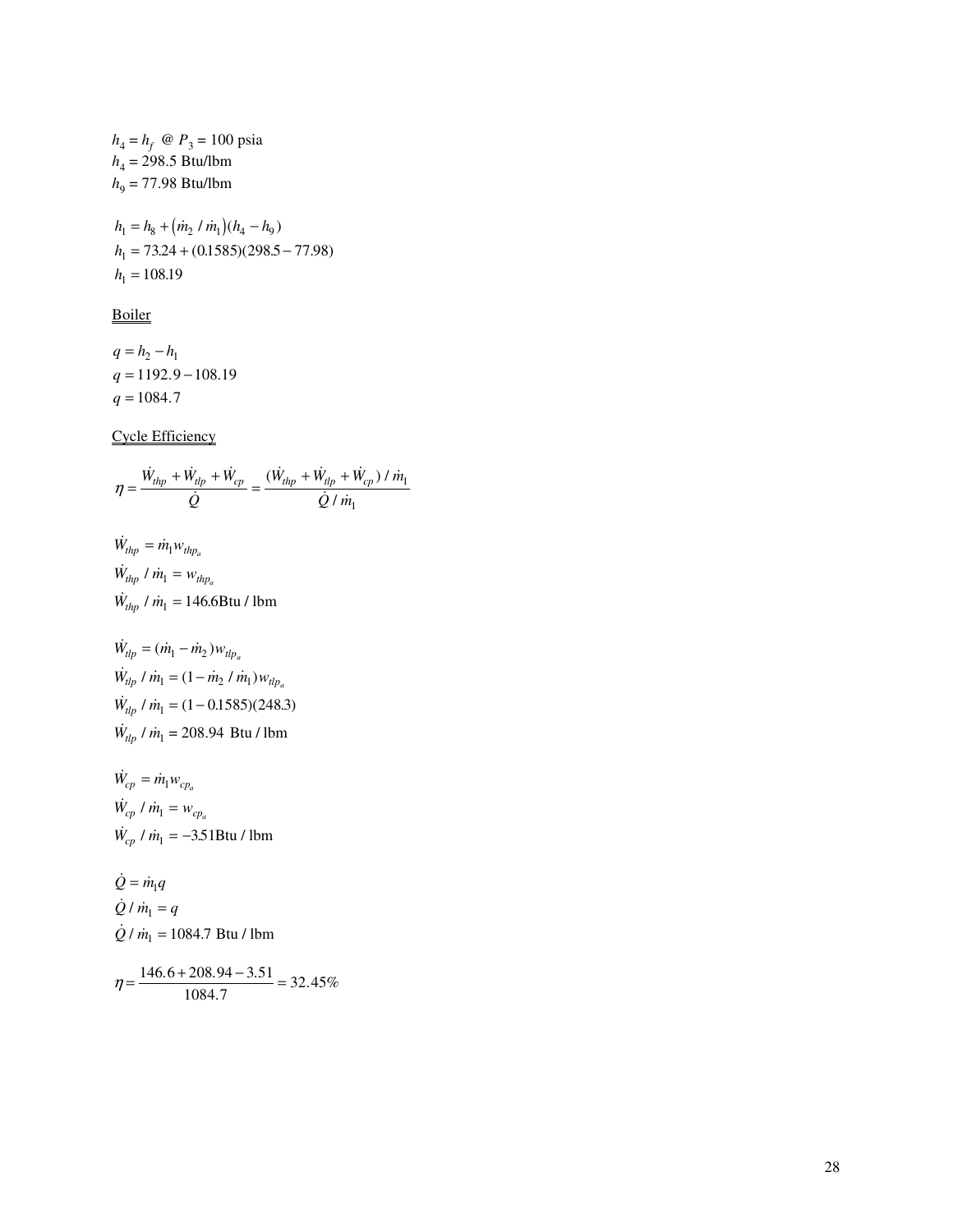# Example:

A steam power plant based on the regenerative cycle is illustrated below. Assuming the high pressure turbine is % efficient and the low pressure turbine is 85 % efficient:

- a) Determine the cycle efficiency. You may assume the condensate and low pressure feed pumps to be 90 % efficient.
- b) Determine the temperature change across each of the feed water heaters.
- c) Determine the power output of the turbines.
- d) Determine the efficiency of the high pressure boiler feed pump.



| Point          | Pressure | Temperature | <b>Mass Flow Rate</b> |
|----------------|----------|-------------|-----------------------|
|                | (psia)   | (F)         | (lbm/hr)              |
| 1              | 1850     | 416         | 700,000               |
| 2              | 1265     | 925         |                       |
| 3              | 330      |             | 61,000                |
| $\overline{4}$ | 130      |             | 61,000                |
| 5              | 48.5     |             | 24,000                |
| 6              | 20       |             |                       |
| 7              | 11       |             | 54,000                |
| 8              | 0.75     |             |                       |
| 9              |          |             |                       |
| 10             |          |             |                       |
| 11             |          |             |                       |
| 12             |          |             |                       |
| 13             |          |             |                       |
| 14             |          |             |                       |
| 15             |          |             |                       |
| 16             |          |             |                       |
| 17             |          |             |                       |
| 18             | 400      |             |                       |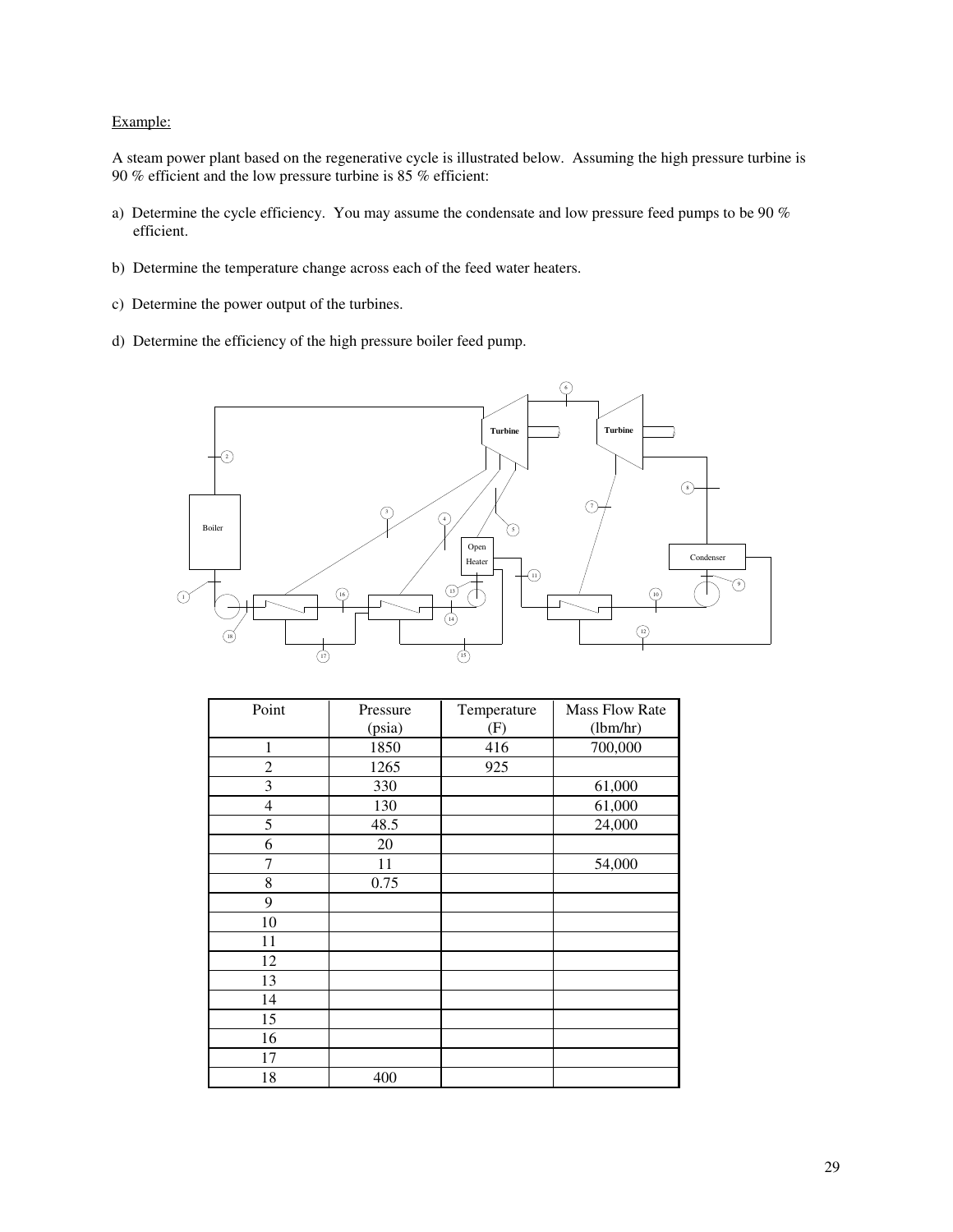# **SOLUTION**

# **High Pressure Turbine**

*h*2 = 1428.75 Btu/lbm  $s_2 = 1.5851$ 

# High Pressure Tap

At  $P_3$  = 330 psia and an entropy of 1.5851, the steam is superheated. From the superheat tables

*h*3*s* = 1281.93 Btu/lbm

$$
\eta_t = \frac{h_2 - h_3}{h_2 - h_{3s}} \Rightarrow h_3 = h_2 - \eta_t (h_2 - h_{3s})
$$

*h*3 = 1428.75 - (0.90)(1428.75 - 1281.93) = 1296.61 Btu/lbm

# Intermediate Pressure Tap

At  $P_4$  = 130 psia and an entropy of 1.5851, the steam is superheated. From the superheat tables

$$
h_{4s} = 1194.9 \text{ Btu/lbm}
$$

$$
\eta_t = \frac{h_2 - h_4}{h_2 - h_{4s}} \Rightarrow h_4 = h_2 - \eta_t (h_2 - h_{4s})
$$

*h*4 = 1428.75 - (0.90)(1428.75 - 1194.9) = 1218.29 Btu/lbm

# Low Pressure Tap

$$
x_{5s} = \frac{s_2 - s_f}{s_{fg}} \text{ @ } P_5 = 48.5 \text{ psia}
$$
\n
$$
h_{5s} = h_f + x_{5s}h_{fg} \text{ @ } P_5 = 48.5 \text{ psia}
$$
\n
$$
s_f = 0.4083
$$
\n
$$
s_{fg} = 1.2530
$$
\n
$$
h_f = 248.1
$$
\n
$$
h_{fg} = 925.4
$$
\n
$$
x_{5s} = \frac{1.5851 - 0.4083}{1.2530} = 0.9392
$$
\n
$$
h_{5s} = 248.1 + (0.9392)(925.4) = 1117.2 \text{ Btu/lbm}
$$

$$
\eta_t = \frac{h_2 - h_5}{h_2 - h_{5s}} \Rightarrow h_5 = h_2 - \eta_t (h_2 - h_{5s})
$$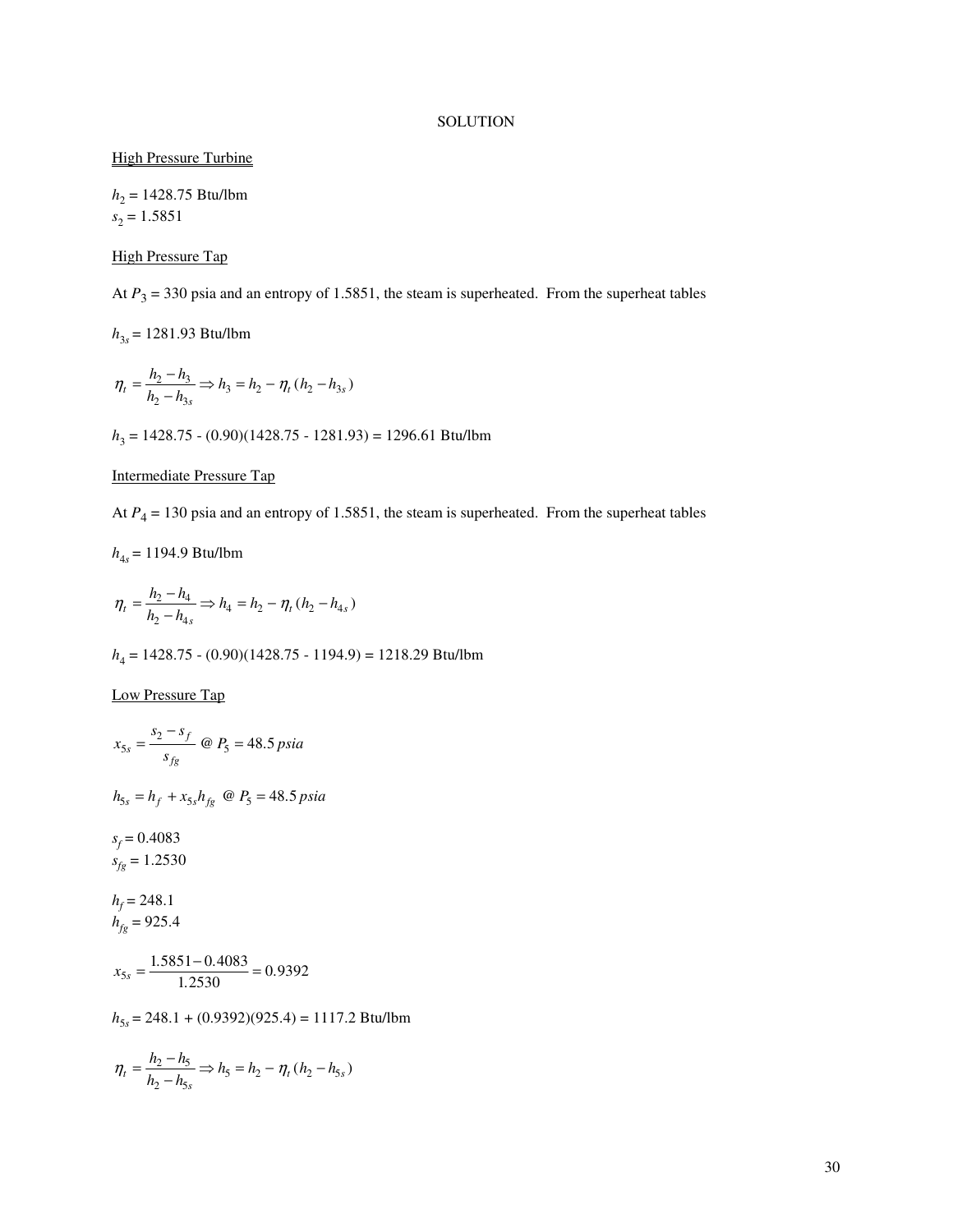$$
h_5 = 1428.75 - (0.9)(1428.75 - 1117.2) = 1148.4 \text{ Btu/lbm}
$$

**High Pressure Turbine Exhaust** 

$$
x_{6s} = \frac{s_6 - s_f}{s_{fg}} \text{ @ } P_6 = 20 \text{ psia}
$$
\n
$$
h_{6s} = h_f + x_{6s} h_{fg} \text{ @ } P_6 = 20 \text{ psia}
$$
\n
$$
s_f = 0.3358
$$
\n
$$
s_{fg} = 1.3962
$$
\n
$$
h_f = 196.27 \text{ Btu/lbm}
$$
\n
$$
h_{fg} = 960.1 \text{ Btu/lbm}
$$
\n
$$
x_{6s} = \frac{1.5851 - 0.3358}{1.5851 - 0.3358} = 0.8948
$$

$$
x_{6s} = \frac{1.3831 - 0.3338}{1.3962} = 0.8948
$$

*h*<sub>6*s*</sub> = 196.27 + (0.8948)(960.1) = 1055.4 Btu/lbm

$$
\eta_t = \frac{h_2 - h_6}{h_2 - h_{6s}} \Rightarrow h_6 = h_2 - \eta_t (h_2 - h_{6s})
$$

*h*<sub>6</sub> = 1428.75 - (0.9)(1428.75 - 1055.4) = 1092.7 Btu/lbm

Low Pressure Turbine

$$
h_6 = 1092.7 \text{ Btu/lbm}
$$
  
\n
$$
s_6 = s_f + x_{6a} s_{fg}
$$
  
\n
$$
x_{6a} = \frac{h_6 - h_f}{h_{fg}} = \frac{1092.7 - 196.27}{960.1} = 0.9337
$$

*s*6 = 0.3358 + (0.9337)(1.3962) = 1.6394

Low Pressure Tap

$$
x_{7s} = \frac{s_6 - s_f}{s_{fg}} \text{ @ } P_7 = 11 \text{ psia}
$$

$$
h_{7s} = h_f + x_{7s} h_{fg} \quad \text{(a } P_7 = 11 \text{ psia}
$$

*s f* = 0.2896  $s_{fg} = 1.4917$ 

 $h_f$  = 165.25 Btu/lbm *hfg* = 979.62 Btu/lbm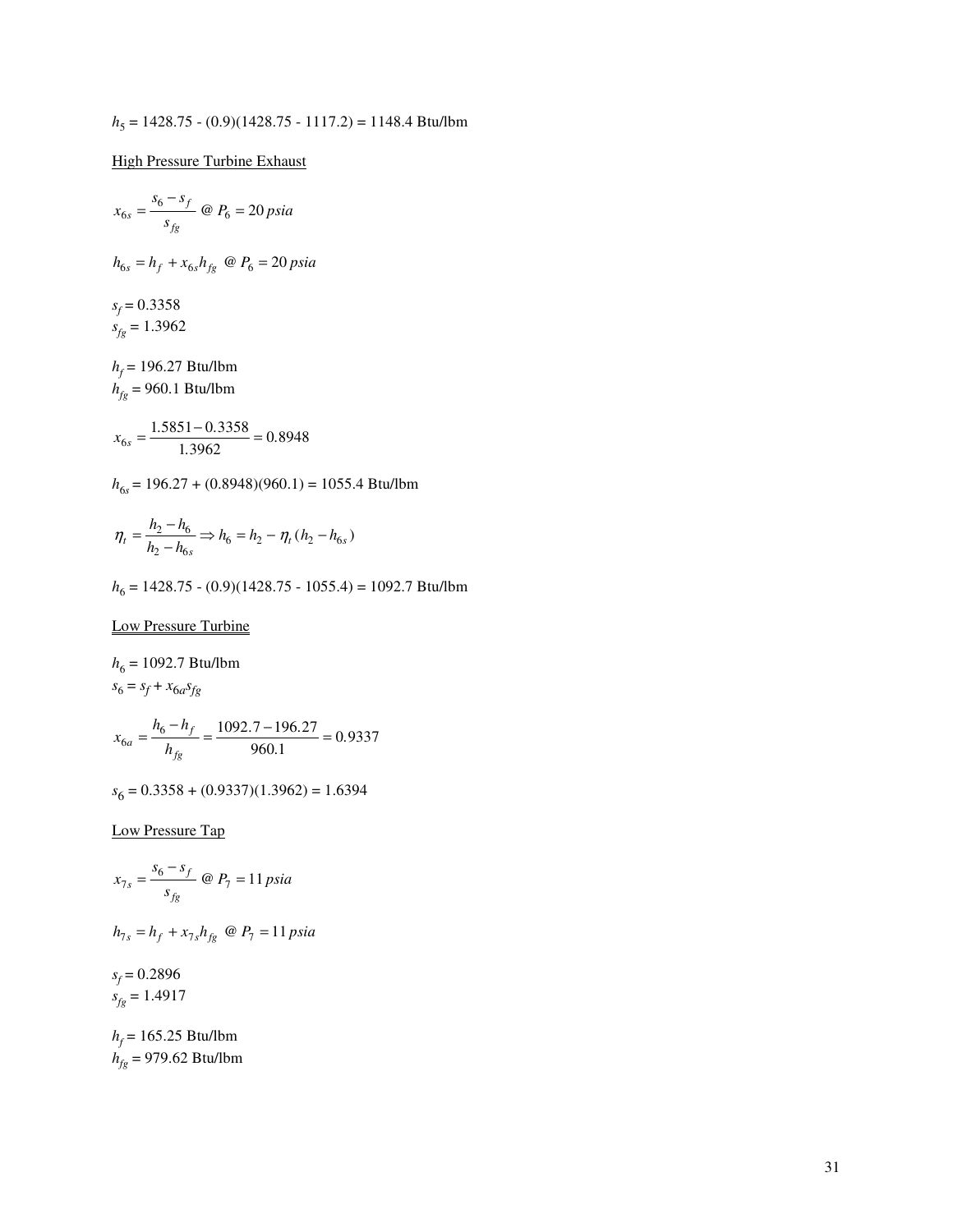$$
x_{7s} = \frac{1.6394 - 0.2896}{1.4917} = 0.9049
$$
\n
$$
h_{7s} = 165.25 + (0.9049)(979.62) = 1051.71 \text{ Btu/lbm}
$$
\n
$$
\eta_t = \frac{h_6 - h_7}{h_6 - h_{7s}} \Rightarrow h_7 = h_6 - \eta_t (h_6 - h_{7s})
$$
\n
$$
h_7 = 1092.7 - (0.85)(1092.7 - 1051.71) = 1057.9 \text{ Btu/lbm}
$$
\n
$$
\underline{\text{Low Pressure Turbine Exhaust}}
$$
\n
$$
x_{8s} = \frac{s_6 - s_f}{s_{fs}} \text{ @ } P_8 = 0.75 \text{ psia}
$$
\n
$$
h_{8s} = h_f + x_{8s} h_{fg} \text{ @ } P_8 = 0.75 \text{ psia}
$$
\n
$$
s_f = 0.1126
$$
\n
$$
s_{fg} = 1.895
$$
\n
$$
h_f = 58.68 \text{ Btu/lbm}
$$
\n
$$
h_{fg} = 1042.4 \text{ Btu/lbm}
$$
\n
$$
x_{8s} = \frac{1.6394 - 0.1126}{1.895} = 0.8057
$$

*h*<sub>8*s*</sub> = 58.68 + (0.8057)(1042.4) = 898.5 Btu/lbm

$$
\eta_t = \frac{h_6 - h_8}{h_6 - h_{8s}} \Rightarrow h_8 = h_6 - \eta_t (h_6 - h_{8s})
$$

*h*<sub>8</sub> = 1092.7 - (0.85)(1092.7 - 898.5) = 927.63 Btu/lbm

# Condensate Pump

$$
-w_{cps} = v(P_{10} - P_9) = (0.0161)(48.5 - 0.75)(144 / 778) = 0.142
$$
 Btu/lbm  

$$
-w_{cp} = \frac{-w_{cps}}{\eta_p} = \frac{0.142}{0.90} = 0.158
$$
 Btu/lbm  

$$
h_{10} = h_9 - w_{cp}
$$

*h*10 = 58.68 + 0.158 = 58.84 Btu/lbm

# Low Pressure Feed Heater

 $\dot{m}_7 h_7 + \dot{m}_{10} h_{10} = \dot{m}_7 h_{12} + \dot{m}_{10} h_{11}$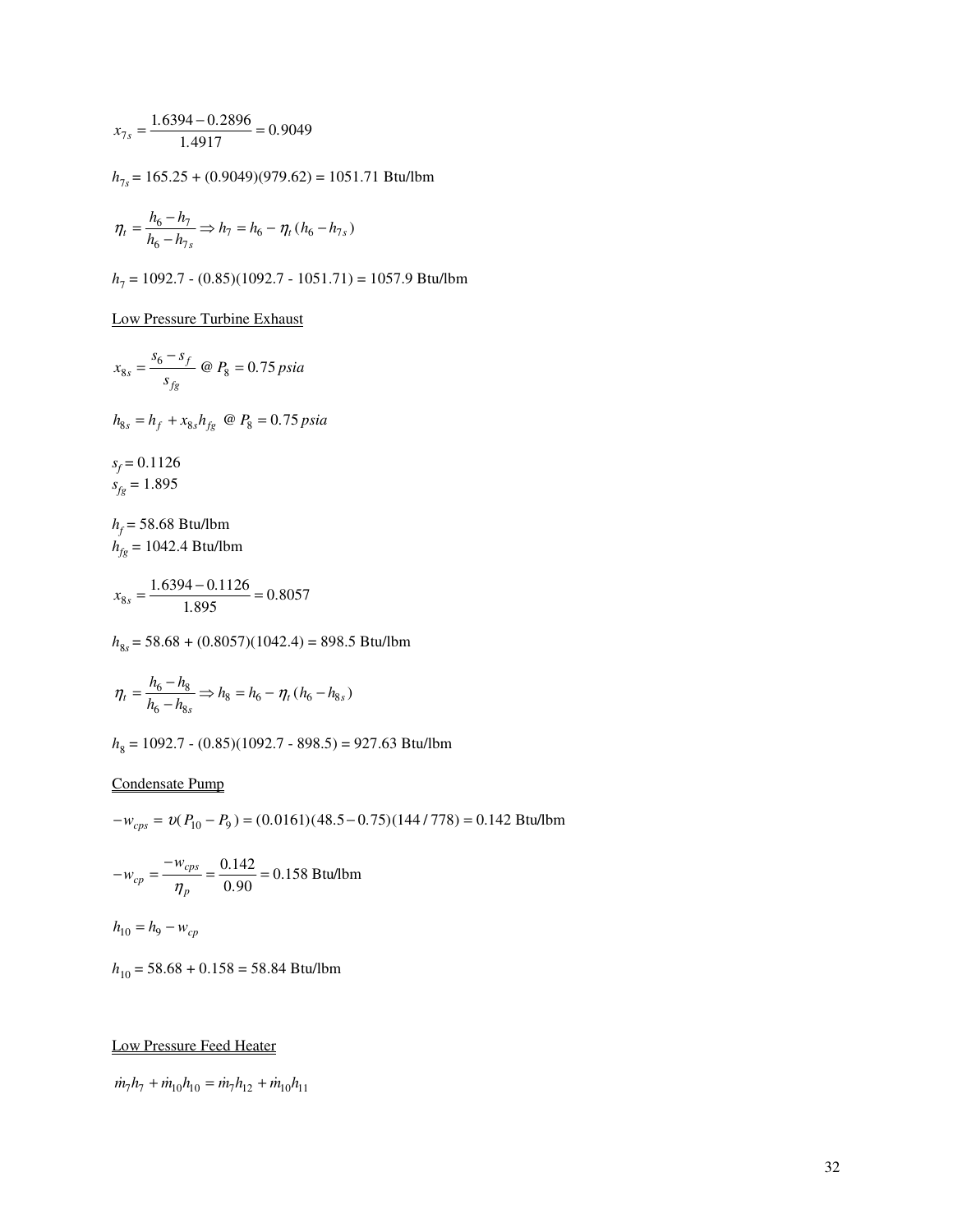Since all the mass flow rates are known, we can solve for the fluid enthalpy leaving the heater as

$$
h_{11}=h_{10}+\frac{\dot{m}_7}{\dot{m}_{10}}(h_7-h_{12})
$$

 $\dot{m}_{10}$  = 554,000 lbm/hr  $= 700,000 - 61,000 - 61,000 - 24,000$  $\dot{m}_{10} = \dot{m}_1 - \dot{m}_3 - \dot{m}_4 - \dot{m}_5$ 

- $h_{12} = h_f \ @\ P_7 = 11 \text{ psia} = 165.25 \text{ Btu/lbm}$
- *h*11 = 58.84 + (54/554)(1057.9 165.25) = 145.85 Btu/lbm

## Open Feed Heater

$$
\dot{m}_5 h_5 + \dot{m}_{10} h_{11} + (\dot{m}_3 + \dot{m}_4) h_{15} = \dot{m}_1 h_{13}
$$

Again the mass flow rates are known, such that the enthalpy leaving the open heater is

$$
h_{13} = \frac{\dot{m}_5 h_5 + \dot{m}_{10} h_{11} + (\dot{m}_3 + \dot{m}_4) h_{15}}{\dot{m}_1}
$$

*h*<sub>5</sub> = 1148.4 Btu/lbm *h*<sub>11</sub> = 145.85 Btu/lbm  $h_{15} = h_f \ @\ P_4 = 130 \text{ psia} = 319.0 \text{ Btu/lbm}$ 

*h*<sup>13</sup> = (24/700)(1148.4)+(554/700)(45.85)+(122/700)(319) = 210.4 Btu/lbm

## Intermediate Pressure Pump

$$
-w_{ips} = v(P_{14} - P_{13})
$$

The specific volume is taken as that of a saturated liquid corresponding to a liquid enthalpy of  $h_{13} = 210.4$  Btu/lbm.

$$
v = 0.0169
$$
 ft<sup>3</sup>/lbm

−*wips* = (0.0169)(400 − 48.5)(144 / 778) = 1.10 Btu/lbm

$$
-w_{ip} = \frac{-w_{ips}}{\eta_p} = \frac{1.1}{0.9} = 1.22 \text{ Btu/lbm}
$$

$$
h_{14} = h_{13} - w_{ip}
$$

*h*14 = 210.4 + 1.22 = 211.6 Btu/lbm

# Intermediate Pressure Feed Heater

 $m_4h_4 + m_3h_{17} + m_1h_{14} = m_1h_{16} + (m_3 + m_4)h_{15}$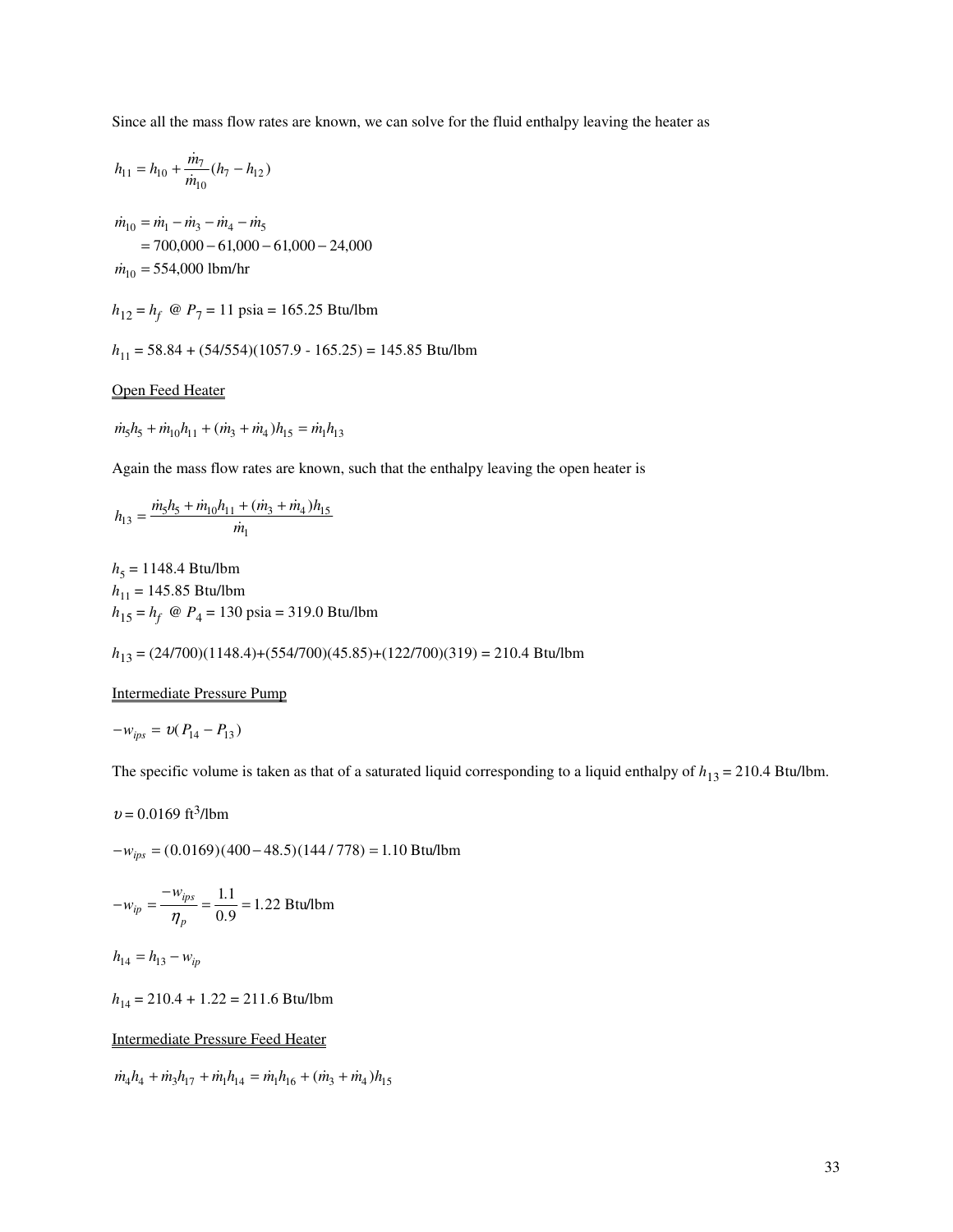Solving for  $h_{16}$  gives

$$
h_{16}=h_{14}+\frac{\dot{m}_4}{\dot{m}_1}h_4+\frac{\dot{m}_3}{\dot{m}_1}h_{17}-\frac{(\dot{m}_3+\dot{m}_4)}{\dot{m}_1}h_{15}
$$

*h*4 = 1218.29 Btu/lbm *h*14 = 211.6 Btu/lbm *h*<sup>15</sup> = *h<sup>f</sup>* @ *P*<sup>4</sup> = 130 psia = 319.0 Btu/lbm *h*<sup>17</sup> = *h<sup>f</sup>* @ *P*<sup>3</sup> = 330 psia = 403.48 Btu/lbm

*h*<sup>16</sup> = 211.6 + (61/700)( 1218.29)+(61/700)(403.48)-(122/700)(319) = 297.3 Btu/lbm

### High Pressure Heater

 $\dot{m}_1 h_{16} + \dot{m}_3 h_3 = \dot{m}_1 h_{18} + \dot{m}_3 h_{17}$ 

Solving for  $h_{18}$  gives

$$
h_{18}=h_{16}+\frac{\dot{m}_3}{\dot{m}_1}(h_3-h_{17})
$$

*h*3 = 1296.61 Btu/lbm *h*<sup>16</sup> = 297.3 Btu/lbm *h*<sup>17</sup> = 403.48 Btu/lbm

*h*<sup>18</sup> = 297.3 + (61/700)(1296.61 - 403.48) = 375.1 Btu/lbm

### High Pressure Boiler Feed Pump

 $-w_{hps} = v(P_1 - P_{18})$ 

The specific volume is taken as that of a saturated liquid corresponding to a liquid enthalpy of  $h_{18} = 375.1$  Btu/lbm.

 $v = 0.0186 \text{ ft}^3/\text{lbm}$ 

−*whps* = (0.0186)(1850 − 400)(144 / 778) = 4.99 Btu/lbm

$$
\eta_p = \frac{-w_{hps}}{-w_{hp}}
$$

 $-w_{hp} = h_1 - h_{18}$ 

 $h_1 \approx 392.5$  Btu/lbm *h*<sup>18</sup> = 375.1 Btu/lbm

−*whp* = 392.5 − 375.1 = 17.4 Btu/lbm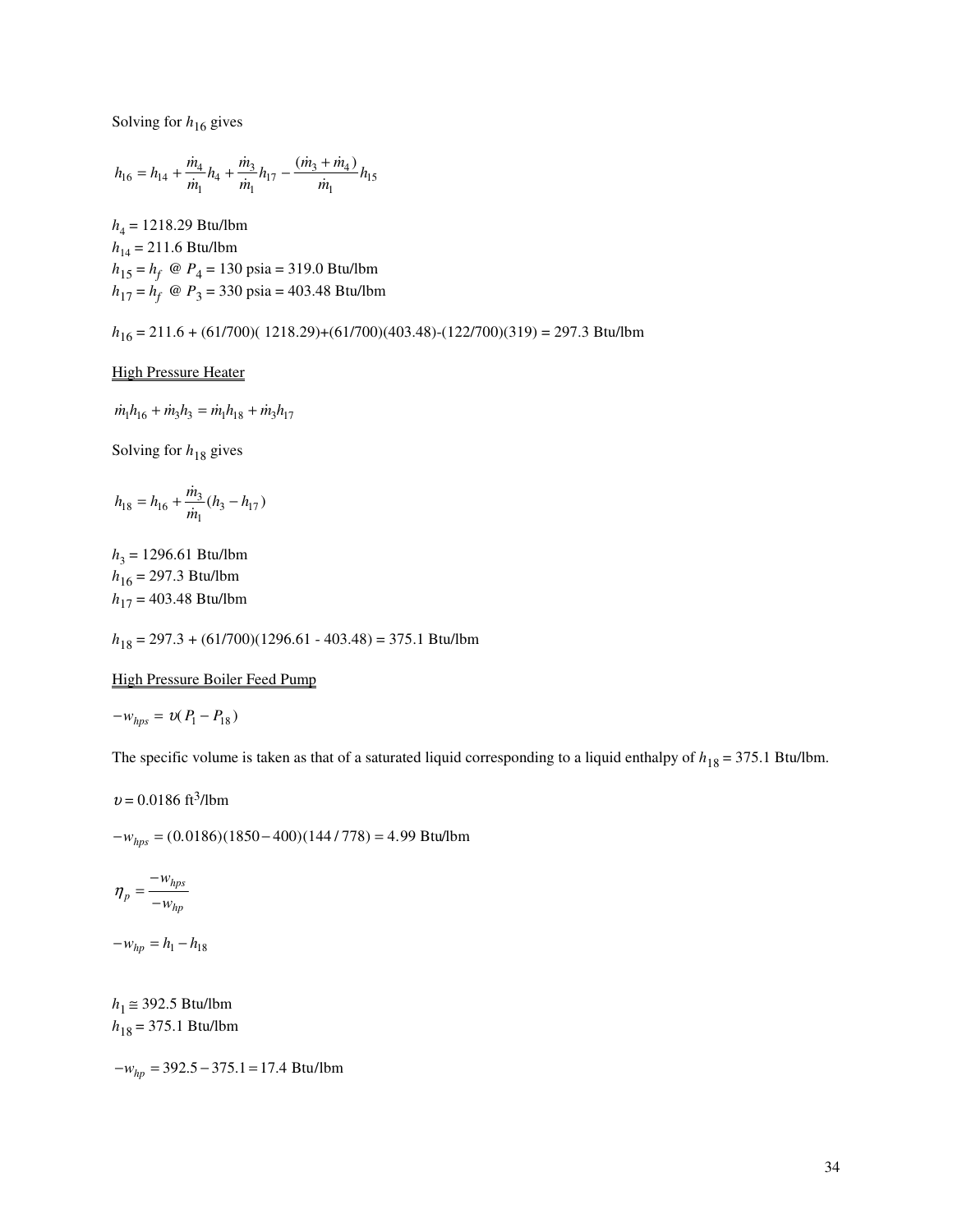$$
\eta_p = \frac{4.99}{17.4} = 28.73\%
$$

Boiler

*q* = *h*<sup>2</sup> - *h*<sup>1</sup> = 1428.75 - 392.5 = 1036.25 Btu/lbm

Cycle Efficiency

$$
\eta = \frac{\dot{W}_{net}}{Q} = \frac{\dot{W}_{tip} + \dot{W}_{ip} + \dot{W}_{ip} + \dot{W}_{ip} + \dot{W}_{ip}}{Q}
$$
\n
$$
\dot{W}_{mp} = \dot{m}_1 h_2 - \dot{m}_3 h_3 - \dot{m}_4 h_4 - \dot{m}_5 h_5 - (\dot{m}_1 - \dot{m}_3 - \dot{m}_4 - \dot{m}_5) h_6
$$
\n
$$
= (700,000)(1428.75) - (61,000)(129.6.61) - (61,000)(1218.29) - (24,000)(1148.4) - (554,000)(1092.7)
$$
\n
$$
= 2.138 \times 10^8 \text{ Btu/hr}
$$
\n
$$
\dot{W}_{tip} = \dot{m}_0 h_6 - \dot{m}_1 h_7 - (\dot{m}_6 - \dot{m}_7) h_8
$$
\n
$$
= (554,000)(1092.7) - (54,000)(1057.9) - (500,000)(927.63)
$$
\n
$$
= 8.44 \times 10^7 \text{ Btu/hr}
$$
\n
$$
\dot{W}_{cp} = \dot{m}_1 0 v_{cp}
$$
\n
$$
= (754,000)(-0.158)
$$
\n
$$
= -87532 \text{ Btu/hr}
$$
\n
$$
\dot{W}_{hp} = \dot{m}_1 v_{hp}
$$
\n
$$
= (700,000)(-122)
$$
\n
$$
= -854,000 \text{ Btu/hr}
$$
\n
$$
\dot{W}_{hp} = \dot{m}_1 v_{hp}
$$
\n
$$
= (700,000)(-17.4)
$$
\n
$$
= -1.218 \times 10^7 \text{ Btu/hr}
$$
\n
$$
\dot{Q} = \dot{m}_1 q
$$
\n
$$
= (700,000)(1036.25)
$$
\n
$$
= 7.254 \times 10^8 \text{ Btu/hr}
$$
\n
$$
\eta = \frac{2.13 \times 10^8 + 8.44 \times
$$

The temperatures corresponding to the heater inlet and outlets are approximately

 $T_{10} \approx 91 \text{ F}$  $T_{11} \approx 178 \text{ F}$